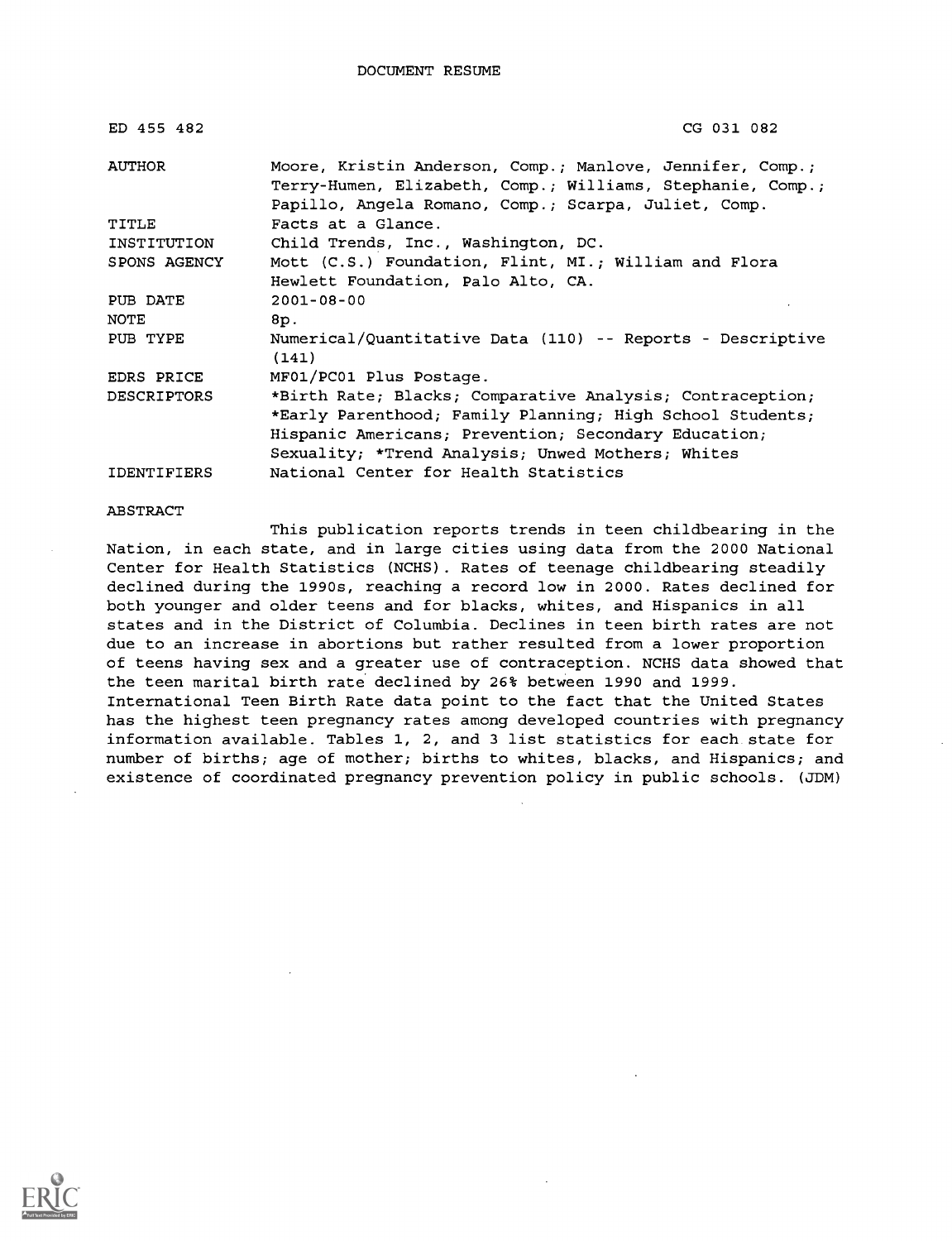### Facts at a Glance.

### Compiled by:

Kristin Anderson Moore, Jennifer Manlove, Elizabeth Terry-Humen, Stephanie Williams, Angela Romano Papillo, and Juliet Scarpa.



- 0 This document has been reproduced as received from the person or organization originating it.
- Minor changes have been made to improve reproduction quality
- Points of view or opinions stated in this 7 document do not necessarily represent official OERI position or policy.

PERMISSION TO REPRODUCE AND DISSEMINATE THIS MATERIAL HAS<br>BEEN GRANTED BY

C. A. Emig

TO THE EDUCATIONAL RESOURCES INFORMATION CENTER (ERIC)

1

## BEST COPY AVAILABLE

ED 455 482

 $\bar{1}$  $\frac{1}{2}$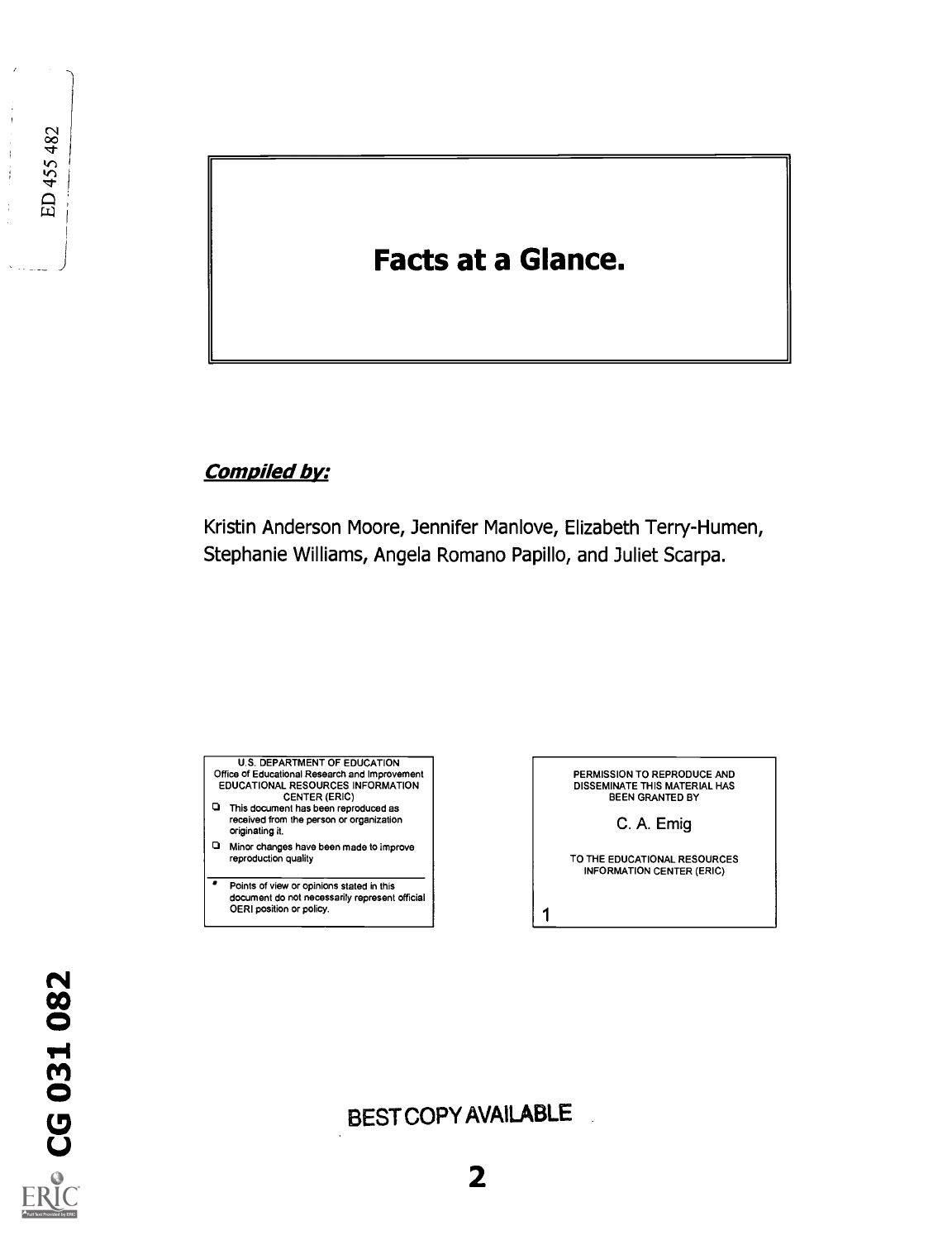

#### August 2001

TEEN BIRTH IRATE. Preliminary data for 2000 from the National Center for Health Statistics (NCHS) show that the teen birth rate has declined steadily since 1991. The 2000 rate of 48.7 births per 1,000 females 15-19 is a record low and is 22 percent lower than the 1991 rate of 62.1. However, because the decline in the teen birth rate in the 1990s was preceded by an increase between 1986 and 1991, the 2000 rate is only 3% lower than the 1986 rate of 50.2. Declines have been seen in all adolescent age groups in the 1990s. The rate of 27.5 births per 1,000 females 15-17 in 2000 is also a record low.

|         |       |       |      | Teen Birth Rate (Births per 1,000 Females Aged 15-19, 15-17, and 18-19) |      |      |      |      |      |      |      |      |
|---------|-------|-------|------|-------------------------------------------------------------------------|------|------|------|------|------|------|------|------|
| Ages:   | 1960  | 1970  |      | 1980 1986                                                               | 1990 | 1991 | 1995 | 1996 | 1997 | 1998 | 1999 | 2000 |
| $15-19$ | 89.1  | 68.3  | 53.0 | 50.2                                                                    | 59.9 | 62.1 | 56.8 | 54.4 | 52.3 | 51.1 | 49.6 | 48.7 |
| $15-17$ | 43.9  | 38.8  | 32.5 | 30.5                                                                    | 37.5 | 38.7 | 36.0 | 33.8 | 32.1 | 30.4 | 28.7 | 27.5 |
| 18-19   | 166.7 | 114.7 | 82.1 | 79.6                                                                    | 88.6 | 94.4 | 89.1 | 86.0 | 83.6 | 82.0 | 80.3 | 79.5 |

NUM ER OF BIRTHS TO TEENS. In 2000, there were 479,067 births to teens in the United States according to preliminary data from NCHS. This represents a 10 percent decline in the number of teen births since 1991, compared with a 22 percent decline in the rate since 1991. The smaller decline in the number compared with the rate is due to an increase in the number of teen females in the 1990s.

### Number of Births to Females Under Age 20

|          |  |  |  |  |       | -2000                                                                                                                                                                                                                                                                                                                                                                                                                                           |
|----------|--|--|--|--|-------|-------------------------------------------------------------------------------------------------------------------------------------------------------------------------------------------------------------------------------------------------------------------------------------------------------------------------------------------------------------------------------------------------------------------------------------------------|
| Under 15 |  |  |  |  | 9.054 | - 8.561                                                                                                                                                                                                                                                                                                                                                                                                                                         |
|          |  |  |  |  |       |                                                                                                                                                                                                                                                                                                                                                                                                                                                 |
|          |  |  |  |  |       |                                                                                                                                                                                                                                                                                                                                                                                                                                                 |
|          |  |  |  |  |       |                                                                                                                                                                                                                                                                                                                                                                                                                                                 |
|          |  |  |  |  |       | 1960 1970 1980 1986 1990 1991 1995 1996 1997 1998 1999<br>6,780 11,752 10,169 10,176 11,657 12,014 12,242 11,148 10,121 9,462<br>182,408 223,590 198,222 168,572 183,327 188,226 192,508 185,721 180,154 173,231 163,588 157,661<br>404,558 421,118 353,939 293,333 338,499 331,351 307,365 305,856 303,066 311,664 312,462 312,845<br>Under 20 593,746 656,460 562,330 472,081 533,591 531,591 512,115 502,725 493,341 494,357 485,104 479,067 |

BIRTH RATES BY MARITAL STATUS. NCHS data show that the teen marital birth rate declined 26 percent between 1990 and 1999, from 420 to 311 births per 1,000 married teens. The teen nonmarital birth rate peaked in 1994 and then declined 13 percent by 1999, to 40 births per 1,000 unmarried teens aged 15-19. Although the majority of births to teens occur outside of marriage (79 percent in 1999), women ages 20-24 have the highest nonmarital birth rate. This rate was 73 nonmarital births per 1,000 unmarried women aged 20-24 in 1999, a 12 percent increase since 1990.

#### Marital and Non-marital Birth Rate (Births per 1,000 Females)

| 531 | 444 | 352   | - 420 | 410 | 398 | 388  | 351 | 362 | 323 | 322 |                                                                                               |
|-----|-----|-------|-------|-----|-----|------|-----|-----|-----|-----|-----------------------------------------------------------------------------------------------|
|     |     | 32    | 43    | -45 | 45  | 45   | 46  | 44  |     |     | 40                                                                                            |
| 40  |     | 49    | 65    | 68  | 69  | -69. |     |     |     |     |                                                                                               |
|     |     | 34    | 44    | 45  | 45  | 45   | 47  | 45  |     |     |                                                                                               |
|     |     | - 350 |       |     |     |      |     |     |     | 344 | Marital Status and Age: 1960 1970 1980 1986 1990 1991 1992 1993 1994 1995 1996 1997 1998 1999 |

#### Teen Birth Rates for Selected Developed Countries



**INTERNATIONAL TEEN BIRTH<br>RATES.** Despite declines in the Despite declines in the 1990s, the U.S. continues to have a teen birth rate that is among the highest of all developed countries, according to data compiled by the Alan Guttmacher Institute.<br>Throughout the mid-1990s, the U.S. had one of the highest teen birth rates among nations classified by the U.N. as developed for which age-specific data are available. Other countries with teen birth rates above 50 include Armenia (shown in graph), Moldova, Georgia, and the Ukraine. The U.S. also had one of the highest teen pregnancy rates among developed countries with pregnancy information available.



Sponsored by: The Charles Stewart Mott Foundation and The William and Flora HewleM Foundation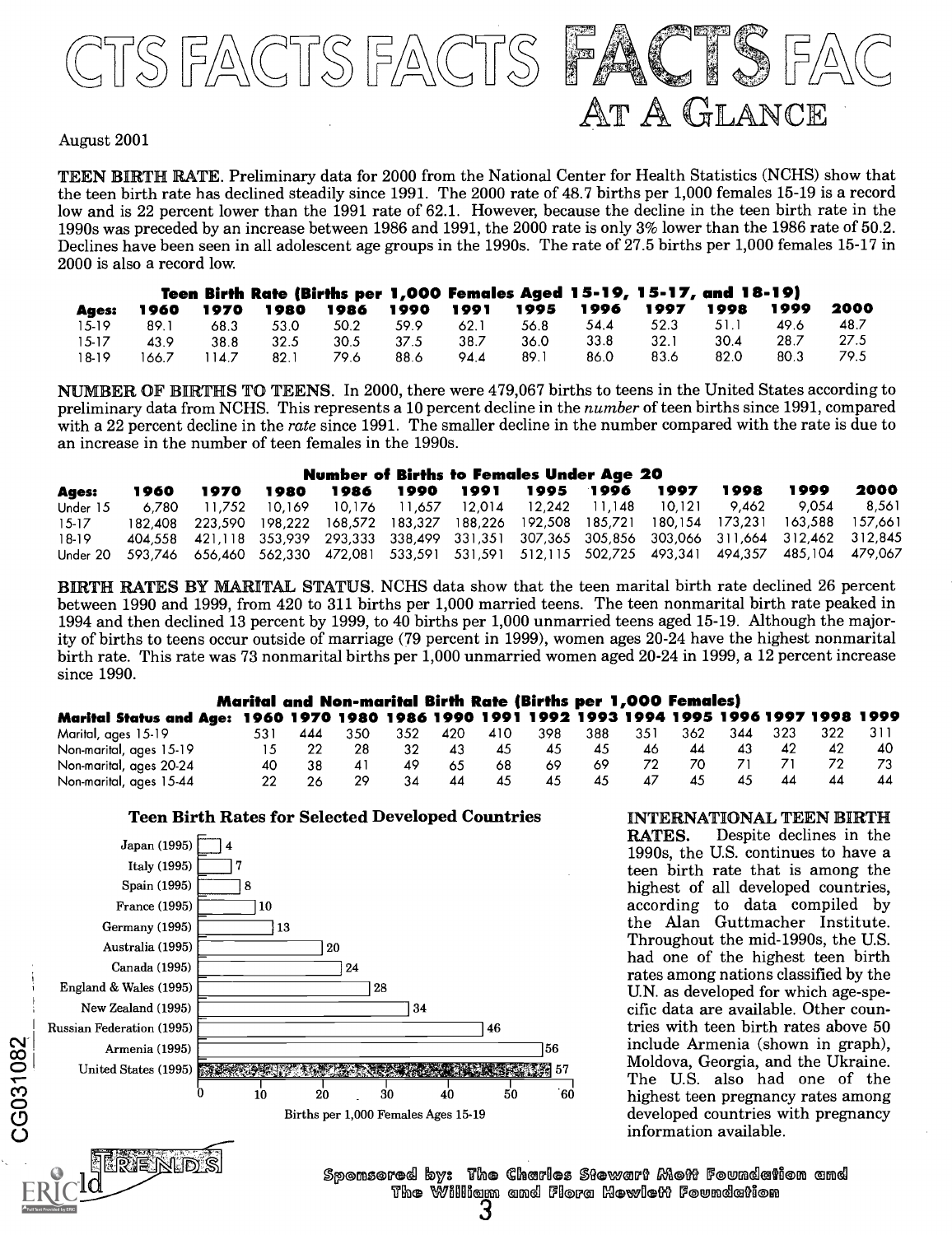TEEN BIRTH RATES BY RACE/ETHNICITY. Compared with the early 1990s, teen birth rates have<br>declined in each main receptibility mean The gap in the  $^{125}$ declined in each major race/ethnicity group. The gap in the  $\frac{1}{2}$  teen birth rate between non-Hispanic black and  $\frac{1}{2}$  non-Hispanic white teens has narrowed, although large gracial and ethnic differences remain. T teen birth rate between non-Hispanic black and  $\frac{1}{2}$ <br>non-Hispanic white teens has narrowed although large  $\frac{1}{2}$  100 non-Hispanic white teens has narrowed, although large racial and ethnic differences remain. The birth rate for  $\frac{3}{4}$  non-Hispanic black teens declined 30 percent between 1991 and 1999, and the rate among non-Hispanic white teens non-Hispanic black teens declined 30 percent between 1991 and 1999, and the rate among non-Hispanic white teens declined by 24 percent between 1991 and 2000 according to  $\frac{1}{8}$  data from NCHS. Although the birth rate for Hispanic data from NCHS. Although the birth rate for Hispanic  $\frac{5}{4}$  adolescent females was stable between 1991 and 1995 and  $\frac{1}{8}$ adolescent females was stable between 1991 and 1995 and increased slightly in 2000, the rate declined 12 percent  $\frac{5}{8}$  between 1995 and 2000 from 107 to 94 (Comparable data) between 1995 and 2000, from 107 to 94. (Comparable data  $\stackrel{\cong}{\approx} 0 \stackrel{\cong}{\approx} 0$  for non-Hispanic black teens are not yet available for 2000.) for non-Hispanic black teens are not yet available for 2000.)

SMOKING AMONG TEENS. Smoking during pregnancy is associated with a higher likelihood of miscarriage and low birthweight among infants. Nevertheless, data from NCHS show that smoking among pregnant teenagers has been rising since the mid-1990s, reflecting increased levels of smoking among all teens in the U.S. In contrast, smoking during pregnancy declined in the 1990s among adult women.

TEEN SEXUAL EXPERIENCE: PERCEPTION VS. **REALITY.** The perception that 'everybody is doing it' is widespread. In two Kaiser Family Foundation surveys, both adults and teens overestimated the percent of teens who were sexually experienced. Adults estimated that 69 percent of teens have had sex by age 15, and teens estimated 38 percent. However, National Survey of Family Growth and  $\alpha$ of teens have had sex by age 15, and teens estimated 38 percent. However, National Survey of Family Growth and National Survey of Adolescent Males data show that 25 to 27 percent of teens are actually sexually experienced by that age. Moreover, not all sexually experienced teens are currently sexually active. While 50 percent of students in grades 9-12 reported ever having had sex (Youth Risk Behavior Survey, 1999), 36 percent of students had sexual intercourse in the past 3 months.

Perceived vs. Real Age at First Sex Among Parents and Teens in the 1990s



SEXUALLY TRANSMITTED INFECTIONS (STIs) REPORTED TO CDC. Adolescents and young adults are at a high risk of contracting STIs, which are associated with other health risks, including sterility. Compared to other developed countries, the U.S. has much higher rates of chlamydia and gonorrhea. In 1999, among all women, females ages 15-19 had the highest rates of chlamydia (2484) and gonorrhea (738) per 100,000 females. Young adult males (ages 20 to 24) had the highest rates of chlamydia and gonorrhea of all males. Higher rates of chlamydia infection in the 1990s are due, in part, to expanded screening and more sensitive testing. Gonorrhea among male and female adolescents decreased between 1995 and 1999.

#### Rates of Sexually Transmitted Infections (per 100,000 population), 1999 Chlamydia Rates Gonorrhea Rates

|              | -------------- |      |        |       |      |        |  |
|--------------|----------------|------|--------|-------|------|--------|--|
| <b>Ages:</b> | Total          | Male | Female | Total | Male | Female |  |
| 10.14        | -76            |      | 47     | -31   |      | 55     |  |
| 15-19        | 1383           | 344  | 2484   | 534   | 341  | 738    |  |
| 20-24        | 1329           | 504  | 2187   | 615   | 586  | 645    |  |

4



#### MARRIAGE PROBABILITY AMONG UNMAR-RIED TEENS WHO BECOME PREGNANT. One factor behind the decline in the marital teen birth rate is the reduced likelihood that teens with a premarital pregnancy will marry before they give birth. Data from Current Population Surveys show that, in the early 1990s, only 16 percent of teens who were premaritally pregnant married before the birth of their first child. This percentage is one third that of the percentage in the early 1970s (47 percent).

1990-1999

U.S. Teen Birth Rate by Race/Ethnicity

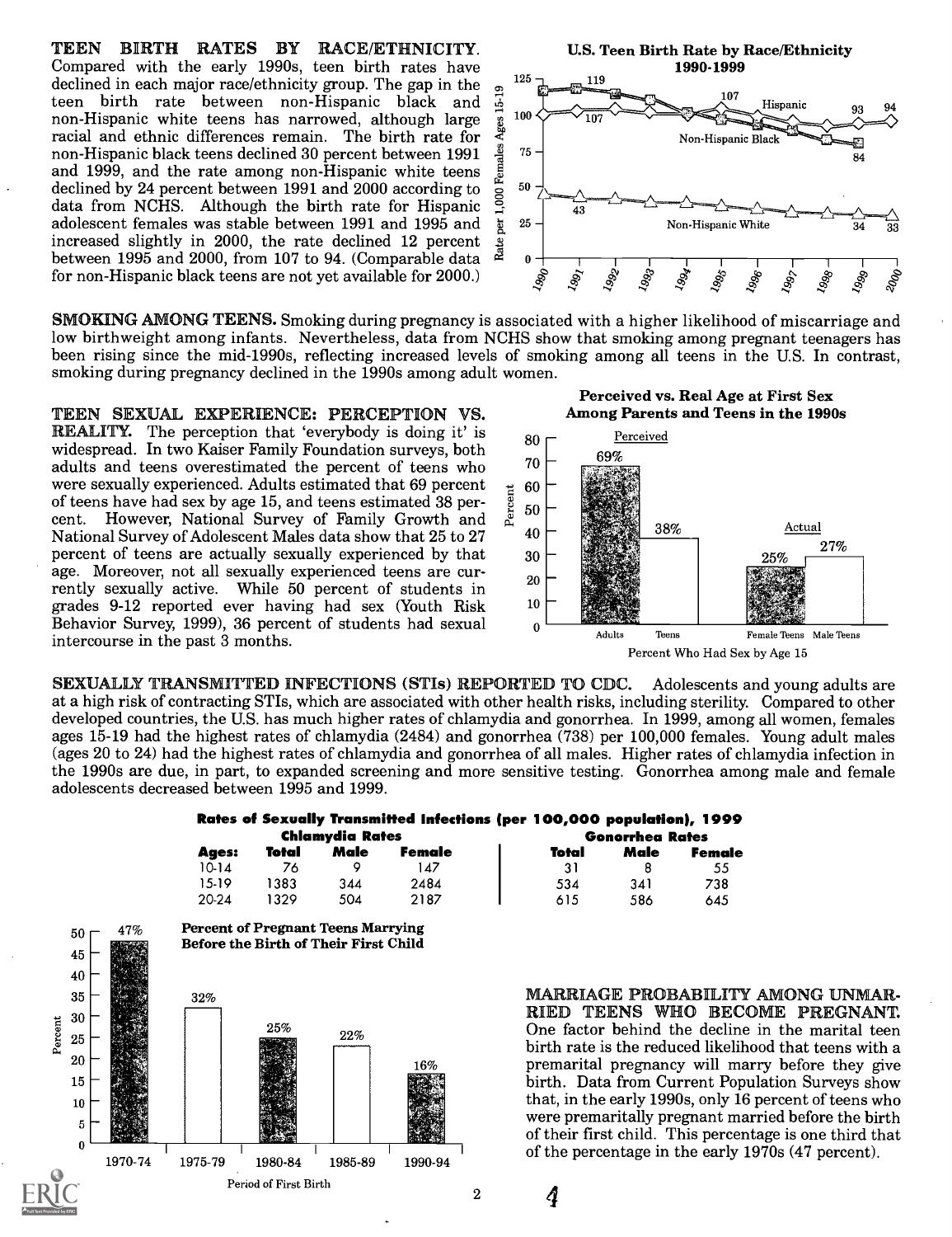ble 1: births to mothers under age 20 by age and race/ethnicity, percent of births to unmarried motners u to mothers 15-19 th $\iota$ thers under age 20, percent of sexu 1*5*-19 that are repeat births of sexually ac births (Second or high ually active teens, and percent of births or higher order births), 1999

|                      |                 |        | <b>Number of Births</b><br>to Mothers Aged | Total           |        | <b>Number of Births to</b><br>Non-Hispanic | <b>Mothers Under Age 20</b> | Of All Births to<br><b>Mothers Under</b><br><b>Age 20, Percent</b> | Percent of<br><b>Teens Who Are</b><br>Currently | Percent of<br>Teen Births<br>That Are<br><b>Repeat Births</b> |  |
|----------------------|-----------------|--------|--------------------------------------------|-----------------|--------|--------------------------------------------|-----------------------------|--------------------------------------------------------------------|-------------------------------------------------|---------------------------------------------------------------|--|
| <b>STATE</b>         | Under 15        | 15-17  | 18-19                                      | <b>Under 20</b> | White  | Black                                      | Hispanic                    | Nonmarital                                                         | Sexually Active*                                |                                                               |  |
| ALABAMA              | 221             | 3459   | 6391                                       | 10071           | 5111   | 4630                                       | 270                         | 71%                                                                | <b>NA</b>                                       | 23%                                                           |  |
| ALASKA               | 17              | 396    | 727                                        | 1140            | 522    | 73                                         | 66                          | 79%                                                                | 27%                                             | 17%                                                           |  |
| ARIZONA              | 236             | 4243   | 7546                                       | 12025           | 3856   | 572                                        | 6437                        | 81%                                                                | <b>NA</b>                                       | 23%                                                           |  |
| ARKANSAS             | 109             | 2098   | 4336                                       | 6543            | 4019   | 2117                                       | 328                         | 71%                                                                | 40%                                             | 23%                                                           |  |
| CALIFORNIA           | 1038            | 20230  | 36405                                      | 57673           | 11282  | 5518                                       | 37442                       | 77%                                                                | <b>NA</b>                                       | 21%                                                           |  |
| COLORADO             | 106             | 2579   | 4672                                       | 7357            | 3306   | 508                                        | 3333                        | 72%                                                                | <b>NA</b>                                       | 20%                                                           |  |
| <b>CONNECTICUT</b>   | 50              | 1191   | 2195                                       | 3436            | 1174   | 789                                        | 1325                        | 89%                                                                | <b>NWT</b>                                      | 19%                                                           |  |
| DELAWARE             | 33              | 496    | 888                                        | 1417            | 639    | 618                                        | 143                         | 90%                                                                | 40%                                             | 21%                                                           |  |
| D.C.                 | 37              | 438    | 638                                        | 1113            | 14     | 975                                        | 105                         | 97%                                                                | 48%                                             | 24%                                                           |  |
| <b>FLORIDA</b>       | 544             | 8770   | 16142                                      | 25456           | 10785  | 9140                                       | 5255                        | 82%                                                                | NWT                                             | 22%                                                           |  |
| GEORGIA              | 418             | 6236   | 11791                                      | 18445           | 8051   | 8539                                       | 1608                        | 78%                                                                | <b>NA</b>                                       | 25%                                                           |  |
|                      | 15              | 578    |                                            | 1774            | 145    | 35                                         | 417                         | 83%                                                                | 29%                                             | 17%                                                           |  |
| <b>HAWAII</b>        |                 |        | 1181                                       |                 |        |                                            |                             |                                                                    |                                                 |                                                               |  |
| IDAHO                | 30              | 793    | 1603                                       | 2426            | 1850   | 12                                         | 469                         | 63%                                                                | <b>NA</b>                                       | 17%                                                           |  |
| ILLINOIS             | 421             | 7408   | 14009                                      | 21838           | 7585   | 8368                                       | 5678                        | 86%                                                                | NWT                                             | 24%                                                           |  |
| INDIANA              | 165             | 3539   | 7650                                       | 11354           | 8285   | 2229                                       | 721                         | 83%                                                                | <b>NA</b>                                       | 22%                                                           |  |
| <b>IOWA</b>          | 44              | 1199   | 2749                                       | 3992            | 3245   | 273                                        | 332                         | 82%                                                                | <b>NWT</b>                                      | 18%                                                           |  |
| <b>KANSAS</b>        | 51              | 1499   | 3421                                       | 4971            | 3302   | 712                                        | 798                         | 76%                                                                | <b>NA</b>                                       | 22%                                                           |  |
| <b>KENTUCKY</b>      | 118             | 2524   | 5521                                       | 8163            | 6844   | 1117                                       | 151                         | 68%                                                                | <b>NWT</b>                                      | 21%                                                           |  |
| <b>LOUISIANA</b>     | 270             | 4023   | 7515                                       | 11808           | 4679   | 6756                                       | 166                         | 85%                                                                | NWT                                             | 24%                                                           |  |
| <b>MAINE</b>         | 10              | 373    | 940                                        | 1323            | 1161   | 15                                         | 21                          | 85%                                                                | <b>NWT</b>                                      | 15%                                                           |  |
| <b>MARYLAND</b>      | 165             | 2608   | 4630                                       | 7403            | 2652   | 4151                                       | 464                         | 90%                                                                | <b>NA</b>                                       | 20%                                                           |  |
| <b>MASSACHUSETTS</b> | 73              | 1861   | 3663                                       | 5597            | 2751   | 841                                        | 1731                        | 91%                                                                | 32%                                             | 17%                                                           |  |
| <b>MICHIGAN</b>      | 270             | 4755   | 9792                                       | 14817           | 7534   | 4769                                       | 1145                        | 85%                                                                | 31%                                             | 21%                                                           |  |
| MINNESOTA            | 89              | 1805   | 3698                                       | 5592            | 3374   | 763                                        | 600                         | 86%                                                                | <b>NA</b>                                       | 18%                                                           |  |
| <b>MISSISSIPPI</b>   | 208             | 2961   | 5239                                       | 8408            | 3131   | 5141                                       | 64                          | 81%                                                                | 45%                                             | 25%                                                           |  |
| <b>MISSOURI</b>      | 143             | 3241   | 6765                                       | 10149           | 7069   | 2593                                       | 363                         | 80%                                                                | 42%                                             | 21%                                                           |  |
| <b>MONTANA</b>       | $\overline{11}$ | 395    | 854                                        | 1260            | 884    | 4                                          | 54                          | 79%                                                                | 29%                                             | 17%                                                           |  |
| NEBRASKA             | 35              | 791    | 1679                                       | 2505            | 1597   | 336                                        | 383                         | 82%                                                                | NWT                                             | 19%                                                           |  |
| <b>NEVADA</b>        | 73              | 1336   | 2441                                       | 3850            | 1629   | 468                                        | 1504                        | 76%                                                                | 37%                                             | 22%                                                           |  |
| <b>NEW HAMPSHIRE</b> | 6               | 271    | 726                                        | 1003            | 885    | 8                                          | 50                          | 87%                                                                | <b>NWT</b>                                      | 12%                                                           |  |
| INEW JERSEY          | 172             | 2786   | 5496                                       | 8454            | 2087   | 3166                                       | 3037                        | 90%                                                                | NWT                                             | 20%                                                           |  |
| NEW MEXICO           | 102             | 1814   | 2939                                       | 4855            | 1039   | 97                                         | 3113                        | 82%                                                                | NWT                                             | 21%                                                           |  |
| <b>NEW YORK</b>      | 389             | 7308   | 14181                                      | 21878           | 6406   | 6696                                       | 7495                        | 88%                                                                | 30%                                             | 18%                                                           |  |
| NORTH CAROLINA       | 352             | 5280   | 9769                                       | 15401           | 7283   | 5874                                       | 1644                        | 76%                                                                | <b>NA</b>                                       | 22%                                                           |  |
| <b>NORTH DAKOTA</b>  | $\overline{z}$  | 198    | 505                                        | 710             | 495    | 14                                         | 21                          | 85%                                                                | <b>NA</b>                                       | 16%                                                           |  |
| OHIO                 | 329             | 5994   | 12716                                      | 19039           | 13177  | 4946                                       | 646                         | 85%                                                                | 34%                                             | 21%                                                           |  |
| <b>OKLAHOMA</b>      | 135             | 2579   | 5271                                       | 7985            | 4928   | 1056                                       | 757                         | 70%                                                                | <b>NA</b>                                       | 21%                                                           |  |
| OREGON               | 86              | 1795   | 3697                                       | 5578            | 3845   | 180                                        | 1227                        | 77%                                                                | <b>NA</b>                                       | 19%                                                           |  |
| PENNSYLVANIA         | 279             | 5010   | 9594                                       | 14883           | 8553   | 4357                                       | 1663                        | 90%                                                                | <b>NA</b>                                       | 20%                                                           |  |
| <b>RHODE ISLAND</b>  | 16              | 414    | 808                                        | 1238            | 545    | 126                                        | 314                         | 90%                                                                | <b>NA</b>                                       | 22%                                                           |  |
| SOUTH CAROLINA       | 208             | 3062   | 5405                                       | 8675            | 3920   | 4385                                       | 300                         | 82%                                                                | 40%                                             | 21%                                                           |  |
|                      |                 |        |                                            |                 |        |                                            |                             |                                                                    |                                                 |                                                               |  |
| SOUTH DAKOTA         | 17              | 355    | 820                                        | 1192            | 732    | 13                                         | 27                          | 86%                                                                | 32%                                             | 18%                                                           |  |
| TENNESSEE            | 247             | 3860   | 7863                                       | 11970           | 7663   | 3814                                       | 394                         | 73%                                                                | 40%                                             | 24%                                                           |  |
| TEXAS                | 1165            | 20121  | 34246                                      | 55532           | 15456  | 8500                                       | 30889                       | 68%                                                                | <b>NA</b>                                       | 25%                                                           |  |
| UTAH                 | 43              | 1342   | 2911                                       | 4296            | 3100   | 51                                         | 923                         | 61%                                                                | <b>NA</b>                                       | 19%                                                           |  |
| <b>VERMONT</b>       | 8               | 156    | 393                                        | 557             | 525    | 6                                          | 3                           | 89%                                                                | 31%                                             | 12%                                                           |  |
| <b>VIRGINIA</b>      | 207             | 3109   | 6826                                       | 10142           | 4899   | 4326                                       | 769                         | 80%                                                                | <b>NA</b>                                       | 20%                                                           |  |
| <b>WASHINGTON</b>    | 138             | 2701   | 5740                                       | 8579            | 5191   | 505                                        | 1853                        | 76%                                                                | <b>NA</b>                                       | 18%                                                           |  |
| <b>WEST VIRGINIA</b> | 25              | 904    | 2140                                       | 3069            | 2850   | 184                                        | 23                          | 69%                                                                | 40%                                             | 19%                                                           |  |
| <b>WISCONSIN</b>     | 117             | 2428   | 4766                                       | 7311            | 4226   | 1798                                       | 778                         | 84%                                                                | 31%                                             | 21%                                                           |  |
| <b>WYOMING</b>       | 6               | 276    | 569                                        | 851             | 690    | $\overline{11}$                            | 103                         | 71%                                                                | 35%                                             | 18%                                                           |  |
| U.S. TOTAL in 1998   | 9462            | 173231 | 311664                                     | 494357          | 221301 | 128280                                     | 124104                      | 79%                                                                | <b>NA</b>                                       | 22%                                                           |  |
| U.S. TOTAL in 1999   | 9054            | 163588 | 312462                                     | 485104          | 214971 | 122175                                     | 127402                      | 79%                                                                | 36%                                             | 22%                                                           |  |
|                      |                 |        |                                            |                 |        |                                            |                             |                                                                    |                                                 |                                                               |  |

\* Students (in grades 9-12) report of sexual intercourse during the 3 months preceding the 1999 survey.

NWT = Representative state-wide data not available

NA = Not Available

Source/Notes: Birth data are taken from 1999 Natality Data Set CD Series 21, No. 12, National Center for Health Statistics.

Sexual activity data are from Centers for Disease Control and Prevention. CDC Surveillance Summaries, June 9, 2000. MMWR 2000; 49 (No. SS-5).

U.S. totals for 1998 are from Ventura, S.J., Martin, J.A., Curtin, S.C., Mathews, T.J. and Park, M.M. (2000). Births: Final Data for 1998. National Vital Statistics Reports, 48(3).



<sup>3</sup> 5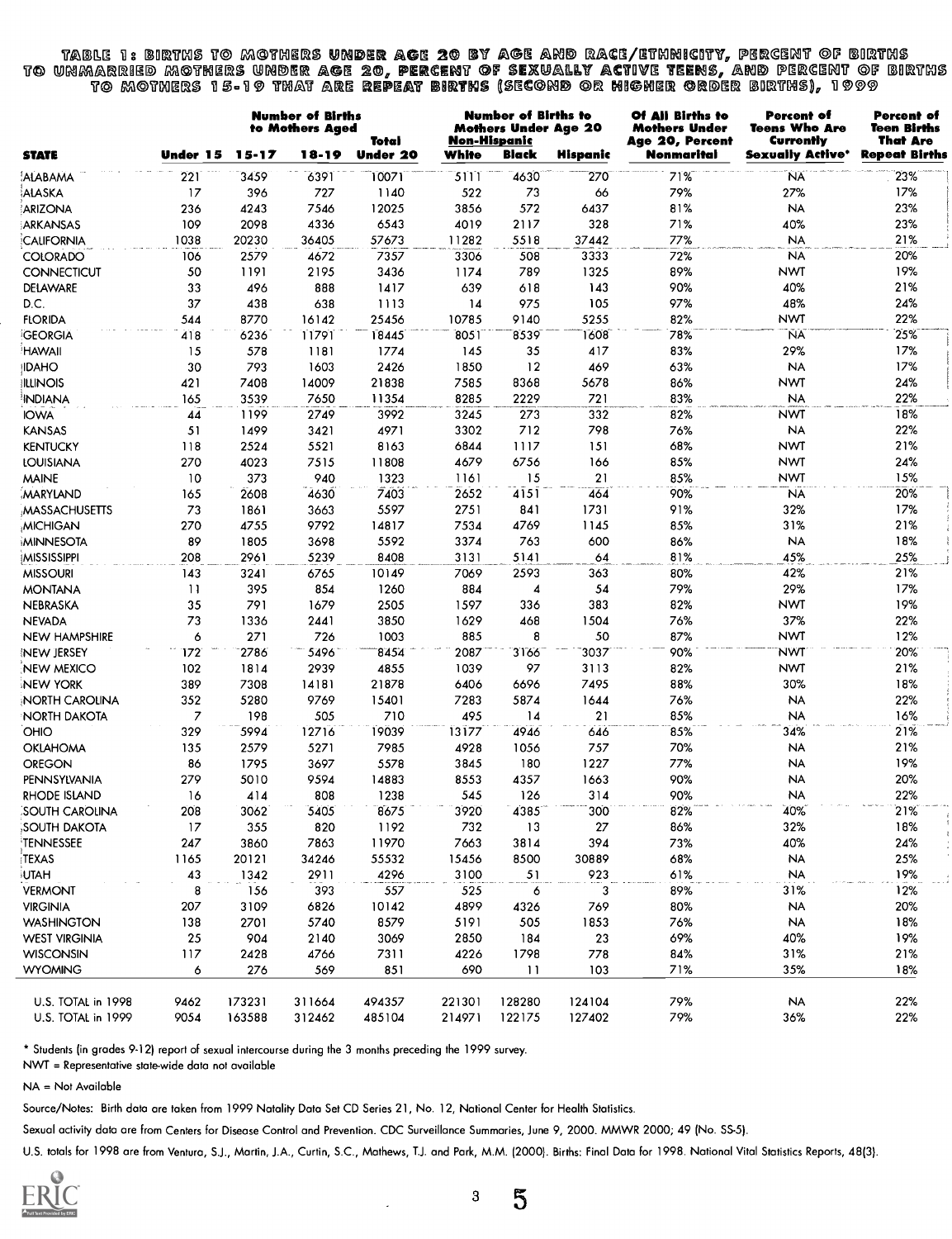## TABLE 3. BIRTHS TO TEENAGE MOTHERS IN LARGE CITIES, 1999, AND PERCENT OF ALL BIRTHS THAT OCCURRED TO TEENS IN 1991 AND 1999, continued

| Non-Hispanic<br>Under 20<br>1999<br>Younger 18-19<br>1991<br>Births<br>White<br>Black<br>Hispanic<br>Age 20<br>% Nonmarital<br><b>CITY</b><br>13%<br>835<br>375<br>460<br>381<br>129<br>14%<br>MINNEAPOLIS, MN<br>22%<br>127<br>90%<br>751<br>27%<br>17%<br>MOBILE, AL<br>589<br>227<br>362<br>171<br>414<br>3<br>83%<br>19%<br>486<br>553<br>229<br>324<br>186<br>37<br>284<br>15%<br>14%<br>MODESTO, CA<br>25%<br>426<br>77%<br>27%<br>100<br>17%<br>567<br>193<br>374<br>453<br>6<br>488<br>86%<br>19%<br>MONTGOMERY, AL<br>1.8%<br>73<br>.15%<br>355<br>.1.13.<br>242<br>86.<br>174.<br>297<br>84%<br>NA.<br>MORENO VALLEY, CA<br>- 1<br>14%<br>420<br>25%<br>91<br>85%<br>16%<br>1154<br>734<br>495<br>976<br>NASHV'L-DAVIDSON, TN<br>545<br>861<br>324<br>537<br>25%<br>43<br>536<br>275<br>814<br>95%<br>20%<br>18%<br>NEWARK, NJ<br>55<br>12<br>96%<br>1510<br>565<br>945<br>27%<br>1441<br>1450<br>23%<br>20%<br>NEW ORLEANS, LA<br>452<br>140<br>312<br>26%<br>138<br>285<br>20<br>359<br>79%<br>14%<br>NEWPORT NEWS, VA<br>14%<br>804<br>9894<br>89%<br>9%<br>11104<br>4009<br>7095<br>18%<br>4134<br>5773<br>10%<br>NEW YORK, NY<br>165<br>82%<br>17%<br>18%<br>701<br>225<br>476<br>28%<br>506<br>24<br>577<br>NORFOLK, VA<br>778<br>33<br>305<br>585<br>75%<br>15%<br>12%<br>326<br>452<br>24%<br>375<br>OAKLAND, CA<br>59%<br>388<br>110<br>278<br>18%<br>111<br>43<br>207<br>230<br><b>NA</b><br>OCEANSIDE, CA<br>11%<br>1280<br>21%<br>556<br>342<br>254<br>1023<br>80%<br>19%<br>17%<br>466<br>814<br>OKLAHOMA CITY, OK<br>13%<br>723<br>285<br>438<br>22%<br>302<br>274<br>124<br>643<br>89%<br>12%<br>OMAHA, NE<br>78<br>29<br>15%<br>486<br>209<br>277<br>20%<br>373<br>386<br>79%<br>NA<br>ONTARIO, CA<br>950<br>88%<br>16%<br>13%<br>376<br>574<br>23%<br>225<br>448<br>262<br>838<br>ORLANDO, FL<br>56<br>52<br><b>NA</b><br>3%<br><b>OVERLAND PARK, KS</b><br>68<br>21<br>47<br>19%<br>6<br>76%<br>J.<br>204<br>327<br>17<br>452<br>14%<br>OXNARD, CA<br>531<br>21%<br>18<br>334<br>63%<br>15%<br>203<br>70<br>133<br>26%<br>13<br>155<br>76%<br>11%<br>9%<br>PASADENA, CA<br>51<br>134<br>338<br>151<br>2<br>543<br>205<br>24%<br>388<br>17%<br>20%<br>362<br>67%<br>PASADENA, TX<br>18%<br>532<br>187<br>345<br>27%<br>31<br>172<br>326<br>469<br>88%<br>19%<br>PATERSON, NJ<br>3785<br>1579<br>22%<br>2426<br>17%<br>PHILADELPHIA, PA<br>2206<br>592<br>644<br>3620<br>96%<br>18%<br>4077<br>925<br>319<br>PHOENIX, AZ<br>1643<br>2434<br>26%<br>2668<br>3358<br>82%<br>16%<br>17%<br>562<br>338<br>22%<br>180<br>546<br>97%<br>16%<br>14%<br>∶PITTSBURGH, PA<br>224<br>374<br>4<br>135<br>4%<br>95<br>20%<br>54<br>69<br>103<br>76%<br>PLANO, TX<br>40<br>11<br>NA<br>279<br>81%<br>POMONA, CA<br>462<br>183<br>22%<br>25<br>374<br><b>NA</b><br>15%<br>43<br>375<br>304<br>490<br>138<br>84%<br>PORTLAND, OR<br>794<br>21%<br>438<br>143<br>665<br>12%<br>11%<br>192<br>388<br>91%<br>PROVIDENCE, RI<br>428<br>177<br>251<br>26%<br>71<br>68<br>16%<br>16%<br>397<br>139<br>258<br>21%<br>93<br>91<br>323<br>81%<br>11%<br>8%<br>RALEIGH, NC<br>206<br>14%<br>259<br>183<br>190<br>301<br>73%<br>13%<br>414<br>155<br>25%<br>-11<br>RENO, NV<br>95%<br>17%<br>18%<br>527<br>204<br>323<br>24%<br>43<br>12<br>501<br>RICHMOND, VA<br>468<br>503<br>786<br>283<br>22%<br>58<br>13%<br>14%<br>RIVERSIDE, CA<br>194<br>520<br>611<br>78%<br>300<br>19%<br>ROCHESTER, NY<br>726<br>426<br>28%<br>120<br>412<br>170<br>686<br>94%<br>17%،<br>433<br>144<br>289<br>26%<br>182<br>396<br>91%<br>17%<br>16%<br>ROCKFORD, IL<br>175<br>69<br>1436<br>916<br>24%<br>475<br>14%<br>14%<br>SACRAMENTO, CA<br>520<br>378<br>308<br>1112<br>77%<br>1078<br>433<br>26%<br>148<br>909<br>10<br>1039<br>96%<br>23%<br>20%<br>ST LOUIS, MO<br>645<br>170<br>629<br>ST PAUL, MN<br>762<br>314<br>448<br>27%<br>208<br>127<br>83%<br>13%<br>15%<br>25%<br>25<br>ST PETERSBURG, FL<br>542<br>217<br>325<br>221<br>282<br>481<br>89%<br>18%<br>16%<br>582<br>371<br>21%<br>307<br>17<br>226<br>412<br>71%<br>12%<br>SALT LAKE CITY, UT<br>211<br>10%<br>3728<br>27%<br>251<br>2502<br>17%<br>17%<br>1511<br>2217<br>395<br>3045<br>67%<br>SAN ANTONIO, TX<br>19%<br>800<br>325<br>475<br>28%<br>129<br>504<br>679<br>85%<br>17%<br>'SAN BERNARDINO, CA<br>144<br>194<br>1726<br>656<br>1070<br>19%<br>283<br>1091<br>1370<br>79%<br>11%<br>9%<br>SAN DIEGO, CA<br>499<br>317<br>35<br>149<br>227<br>81%<br>8%<br>6%<br>ISAN FRANCISCO, CA<br>182<br>16%<br>405<br>1378<br>887<br>18%<br>157<br>39<br>1028<br>1012<br>73%<br>11%<br>9%<br>SAN JOSE, CA<br>491<br>37<br>8<br>681<br>22%<br>73%<br>13%<br>SANTA ANA, CA<br>1120<br>439<br>1044<br>813<br>14%<br>SANTA ROSA, CA<br>304<br>199<br>19%<br>235<br>77%<br>13%<br>105<br>110<br>11<br>162<br><b>NA</b><br>73<br>5<br>53<br>SCOTTSDALE, AZ<br>150<br>58<br>92<br>16%<br>118<br>79%<br><b>NA</b><br>6%<br>SEATTLE, WA<br>489<br>20%<br>132<br>90<br>394<br>81%<br>8%<br>7%<br>171<br>318<br>126<br>SHREVEPORT, LA<br>23%<br>136<br>5<br>524<br>87%<br>21%<br>19%<br>600<br>235<br>365<br>459<br>12%<br>SPOKANE, WA<br>410<br>114<br>20%<br>327<br>-26<br>20<br>320<br>78%<br>13%<br>296<br>SPRINGFIELD, MA<br>494<br>97<br>93%<br>19%<br>21%<br>198<br>296<br>26%<br>126<br>265<br>461<br>25%<br>SPRINGFIELD, MO<br>325<br>101<br>224<br>290<br>18<br>12<br>251<br>77%<br>15%<br>15%<br>STOCKTON, CA<br>358<br>530<br>23%<br>123<br>699<br>17%<br>888<br>162<br>429<br>79%<br>17%<br>SYRACUSE, NY<br>255<br>28%<br>147<br>222<br>45<br>428<br>96%<br>19%<br>20%<br>448<br>193<br>585<br>273<br>TACOMA, WA<br>20%<br>120<br>75<br>458<br>13%<br>14%<br>182<br>403<br>78%<br>TALLAHASSEE, FL<br>24%<br>73<br>8<br>211<br>11%<br>241<br>80<br>161<br>160<br>88%<br><b>NA</b><br>317<br>TAMPA, FL<br>1251<br>789<br>28%<br>569<br>1105<br>88%<br>18%<br>15%<br>462<br>346<br>TEMPE, AZ<br>102<br>268<br>90<br>178<br>23%<br>132<br>215<br>80%<br>10%<br>12%<br>-13<br>791<br>712<br>19%<br>TOLEDO, OH<br>272<br>519<br>24%<br>412<br>291<br>84<br>90%<br>15%<br>ő<br>115<br>74<br>93<br>$8\%$<br>TORRANCE, CA<br>37<br>78<br>17%<br>30<br>81%<br>5%<br><b>TUCSON, AZ</b><br>1717<br>1115<br>22%<br>502<br>73<br>1029<br>1412<br>82%<br>16%<br>15%<br>602<br>tulsa, ok<br>982<br>330<br>652<br>29%<br>463<br>285<br>123<br>76%<br>16%<br>15%<br>746<br>VIRGINIA BEACH, VA<br>580<br>165<br>293<br>32<br>441<br>76%<br>9%<br>9%<br>415<br>18%<br>222<br>22%<br>99<br>$\overline{2}$<br>108<br>83%<br>9%<br>8%<br>WARREN, MI<br>130<br>35<br>95<br>9<br>WASHINGTON, DC<br>1113<br>638<br>24%<br>14<br>975<br>105<br>1082<br>97%<br>17%<br>15%<br>475<br>WICHITA, KS<br>25%<br>739<br>932<br>304<br>559<br>132<br>79%<br>14%<br>14%<br>628<br>207<br>WINSTON-SALEM, NC<br>421<br>22%<br>103<br>101<br>352<br>18%<br>170<br>251<br>217<br>84%<br>14%<br>WORCESTER, MA<br>306<br>188<br>114<br>93%<br>118<br>22%<br>29<br>150<br>284<br>14%<br>12%<br>YONKERS, NY<br>236<br>94<br>33<br>75<br>122<br>142<br>20%<br>201<br>85%<br>9%<br>9% |       | <b>Number of Births</b><br>to Mothers Aged: | Of All Teen<br><b>Births</b> for<br>City, | <b>Number of Births</b><br>to Mothers Aged 20: | Number of<br><b>Births</b> to<br>Unmarried<br>Mothers | <b>Of All</b><br><b>Births</b> to<br><b>Mothers</b><br><b>Under Age</b> | Of All Births<br>for City, %<br>to Mothers<br>Under | Of Ail Births<br>for City, %<br>to Mothers<br>Under |  |
|---------------------------------------------------------------------------------------------------------------------------------------------------------------------------------------------------------------------------------------------------------------------------------------------------------------------------------------------------------------------------------------------------------------------------------------------------------------------------------------------------------------------------------------------------------------------------------------------------------------------------------------------------------------------------------------------------------------------------------------------------------------------------------------------------------------------------------------------------------------------------------------------------------------------------------------------------------------------------------------------------------------------------------------------------------------------------------------------------------------------------------------------------------------------------------------------------------------------------------------------------------------------------------------------------------------------------------------------------------------------------------------------------------------------------------------------------------------------------------------------------------------------------------------------------------------------------------------------------------------------------------------------------------------------------------------------------------------------------------------------------------------------------------------------------------------------------------------------------------------------------------------------------------------------------------------------------------------------------------------------------------------------------------------------------------------------------------------------------------------------------------------------------------------------------------------------------------------------------------------------------------------------------------------------------------------------------------------------------------------------------------------------------------------------------------------------------------------------------------------------------------------------------------------------------------------------------------------------------------------------------------------------------------------------------------------------------------------------------------------------------------------------------------------------------------------------------------------------------------------------------------------------------------------------------------------------------------------------------------------------------------------------------------------------------------------------------------------------------------------------------------------------------------------------------------------------------------------------------------------------------------------------------------------------------------------------------------------------------------------------------------------------------------------------------------------------------------------------------------------------------------------------------------------------------------------------------------------------------------------------------------------------------------------------------------------------------------------------------------------------------------------------------------------------------------------------------------------------------------------------------------------------------------------------------------------------------------------------------------------------------------------------------------------------------------------------------------------------------------------------------------------------------------------------------------------------------------------------------------------------------------------------------------------------------------------------------------------------------------------------------------------------------------------------------------------------------------------------------------------------------------------------------------------------------------------------------------------------------------------------------------------------------------------------------------------------------------------------------------------------------------------------------------------------------------------------------------------------------------------------------------------------------------------------------------------------------------------------------------------------------------------------------------------------------------------------------------------------------------------------------------------------------------------------------------------------------------------------------------------------------------------------------------------------------------------------------------------------------------------------------------------------------------------------------------------------------------------------------------------------------------------------------------------------------------------------------------------------------------------------------------------------------------------------------------------------------------------------------------------------------------------------------------------------------------------------------------------------------------------------------------------------------------------------------------------------------------------------------------------------------------------------------------------------------------------------------------------------------------------------------------------------------------------------------------------------------------------------------------------------------------------------------------------------------------------------------------------------------------------------------------------------------------------------------------------------------------------------------------------------------------------------------------------------------------------------------------------------------------------------------------------------------------------------------------------------------------------------------------------------------------------------------------------------------------------------------------------------------------------------------------------------------------------------------------------------------------------------------------------------|-------|---------------------------------------------|-------------------------------------------|------------------------------------------------|-------------------------------------------------------|-------------------------------------------------------------------------|-----------------------------------------------------|-----------------------------------------------------|--|
|                                                                                                                                                                                                                                                                                                                                                                                                                                                                                                                                                                                                                                                                                                                                                                                                                                                                                                                                                                                                                                                                                                                                                                                                                                                                                                                                                                                                                                                                                                                                                                                                                                                                                                                                                                                                                                                                                                                                                                                                                                                                                                                                                                                                                                                                                                                                                                                                                                                                                                                                                                                                                                                                                                                                                                                                                                                                                                                                                                                                                                                                                                                                                                                                                                                                                                                                                                                                                                                                                                                                                                                                                                                                                                                                                                                                                                                                                                                                                                                                                                                                                                                                                                                                                                                                                                                                                                                                                                                                                                                                                                                                                                                                                                                                                                                                                                                                                                                                                                                                                                                                                                                                                                                                                                                                                                                                                                                                                                                                                                                                                                                                                                                                                                                                                                                                                                                                                                                                                                                                                                                                                                                                                                                                                                                                                                                                                                                                                                                                                                                                                                                                                                                                                                                                                                                                                                                                                                                                                                                             | Total | 17 and                                      | % Repeat                                  |                                                | Under                                                 | 20,                                                                     | Age 20                                              | Age 20                                              |  |
|                                                                                                                                                                                                                                                                                                                                                                                                                                                                                                                                                                                                                                                                                                                                                                                                                                                                                                                                                                                                                                                                                                                                                                                                                                                                                                                                                                                                                                                                                                                                                                                                                                                                                                                                                                                                                                                                                                                                                                                                                                                                                                                                                                                                                                                                                                                                                                                                                                                                                                                                                                                                                                                                                                                                                                                                                                                                                                                                                                                                                                                                                                                                                                                                                                                                                                                                                                                                                                                                                                                                                                                                                                                                                                                                                                                                                                                                                                                                                                                                                                                                                                                                                                                                                                                                                                                                                                                                                                                                                                                                                                                                                                                                                                                                                                                                                                                                                                                                                                                                                                                                                                                                                                                                                                                                                                                                                                                                                                                                                                                                                                                                                                                                                                                                                                                                                                                                                                                                                                                                                                                                                                                                                                                                                                                                                                                                                                                                                                                                                                                                                                                                                                                                                                                                                                                                                                                                                                                                                                                             |       |                                             |                                           |                                                |                                                       |                                                                         |                                                     |                                                     |  |
|                                                                                                                                                                                                                                                                                                                                                                                                                                                                                                                                                                                                                                                                                                                                                                                                                                                                                                                                                                                                                                                                                                                                                                                                                                                                                                                                                                                                                                                                                                                                                                                                                                                                                                                                                                                                                                                                                                                                                                                                                                                                                                                                                                                                                                                                                                                                                                                                                                                                                                                                                                                                                                                                                                                                                                                                                                                                                                                                                                                                                                                                                                                                                                                                                                                                                                                                                                                                                                                                                                                                                                                                                                                                                                                                                                                                                                                                                                                                                                                                                                                                                                                                                                                                                                                                                                                                                                                                                                                                                                                                                                                                                                                                                                                                                                                                                                                                                                                                                                                                                                                                                                                                                                                                                                                                                                                                                                                                                                                                                                                                                                                                                                                                                                                                                                                                                                                                                                                                                                                                                                                                                                                                                                                                                                                                                                                                                                                                                                                                                                                                                                                                                                                                                                                                                                                                                                                                                                                                                                                             |       |                                             |                                           |                                                |                                                       |                                                                         |                                                     |                                                     |  |
|                                                                                                                                                                                                                                                                                                                                                                                                                                                                                                                                                                                                                                                                                                                                                                                                                                                                                                                                                                                                                                                                                                                                                                                                                                                                                                                                                                                                                                                                                                                                                                                                                                                                                                                                                                                                                                                                                                                                                                                                                                                                                                                                                                                                                                                                                                                                                                                                                                                                                                                                                                                                                                                                                                                                                                                                                                                                                                                                                                                                                                                                                                                                                                                                                                                                                                                                                                                                                                                                                                                                                                                                                                                                                                                                                                                                                                                                                                                                                                                                                                                                                                                                                                                                                                                                                                                                                                                                                                                                                                                                                                                                                                                                                                                                                                                                                                                                                                                                                                                                                                                                                                                                                                                                                                                                                                                                                                                                                                                                                                                                                                                                                                                                                                                                                                                                                                                                                                                                                                                                                                                                                                                                                                                                                                                                                                                                                                                                                                                                                                                                                                                                                                                                                                                                                                                                                                                                                                                                                                                             |       |                                             |                                           |                                                |                                                       |                                                                         |                                                     |                                                     |  |
|                                                                                                                                                                                                                                                                                                                                                                                                                                                                                                                                                                                                                                                                                                                                                                                                                                                                                                                                                                                                                                                                                                                                                                                                                                                                                                                                                                                                                                                                                                                                                                                                                                                                                                                                                                                                                                                                                                                                                                                                                                                                                                                                                                                                                                                                                                                                                                                                                                                                                                                                                                                                                                                                                                                                                                                                                                                                                                                                                                                                                                                                                                                                                                                                                                                                                                                                                                                                                                                                                                                                                                                                                                                                                                                                                                                                                                                                                                                                                                                                                                                                                                                                                                                                                                                                                                                                                                                                                                                                                                                                                                                                                                                                                                                                                                                                                                                                                                                                                                                                                                                                                                                                                                                                                                                                                                                                                                                                                                                                                                                                                                                                                                                                                                                                                                                                                                                                                                                                                                                                                                                                                                                                                                                                                                                                                                                                                                                                                                                                                                                                                                                                                                                                                                                                                                                                                                                                                                                                                                                             |       |                                             |                                           |                                                |                                                       |                                                                         |                                                     |                                                     |  |
|                                                                                                                                                                                                                                                                                                                                                                                                                                                                                                                                                                                                                                                                                                                                                                                                                                                                                                                                                                                                                                                                                                                                                                                                                                                                                                                                                                                                                                                                                                                                                                                                                                                                                                                                                                                                                                                                                                                                                                                                                                                                                                                                                                                                                                                                                                                                                                                                                                                                                                                                                                                                                                                                                                                                                                                                                                                                                                                                                                                                                                                                                                                                                                                                                                                                                                                                                                                                                                                                                                                                                                                                                                                                                                                                                                                                                                                                                                                                                                                                                                                                                                                                                                                                                                                                                                                                                                                                                                                                                                                                                                                                                                                                                                                                                                                                                                                                                                                                                                                                                                                                                                                                                                                                                                                                                                                                                                                                                                                                                                                                                                                                                                                                                                                                                                                                                                                                                                                                                                                                                                                                                                                                                                                                                                                                                                                                                                                                                                                                                                                                                                                                                                                                                                                                                                                                                                                                                                                                                                                             |       |                                             |                                           |                                                |                                                       |                                                                         |                                                     |                                                     |  |
|                                                                                                                                                                                                                                                                                                                                                                                                                                                                                                                                                                                                                                                                                                                                                                                                                                                                                                                                                                                                                                                                                                                                                                                                                                                                                                                                                                                                                                                                                                                                                                                                                                                                                                                                                                                                                                                                                                                                                                                                                                                                                                                                                                                                                                                                                                                                                                                                                                                                                                                                                                                                                                                                                                                                                                                                                                                                                                                                                                                                                                                                                                                                                                                                                                                                                                                                                                                                                                                                                                                                                                                                                                                                                                                                                                                                                                                                                                                                                                                                                                                                                                                                                                                                                                                                                                                                                                                                                                                                                                                                                                                                                                                                                                                                                                                                                                                                                                                                                                                                                                                                                                                                                                                                                                                                                                                                                                                                                                                                                                                                                                                                                                                                                                                                                                                                                                                                                                                                                                                                                                                                                                                                                                                                                                                                                                                                                                                                                                                                                                                                                                                                                                                                                                                                                                                                                                                                                                                                                                                             |       |                                             |                                           |                                                |                                                       |                                                                         |                                                     |                                                     |  |
|                                                                                                                                                                                                                                                                                                                                                                                                                                                                                                                                                                                                                                                                                                                                                                                                                                                                                                                                                                                                                                                                                                                                                                                                                                                                                                                                                                                                                                                                                                                                                                                                                                                                                                                                                                                                                                                                                                                                                                                                                                                                                                                                                                                                                                                                                                                                                                                                                                                                                                                                                                                                                                                                                                                                                                                                                                                                                                                                                                                                                                                                                                                                                                                                                                                                                                                                                                                                                                                                                                                                                                                                                                                                                                                                                                                                                                                                                                                                                                                                                                                                                                                                                                                                                                                                                                                                                                                                                                                                                                                                                                                                                                                                                                                                                                                                                                                                                                                                                                                                                                                                                                                                                                                                                                                                                                                                                                                                                                                                                                                                                                                                                                                                                                                                                                                                                                                                                                                                                                                                                                                                                                                                                                                                                                                                                                                                                                                                                                                                                                                                                                                                                                                                                                                                                                                                                                                                                                                                                                                             |       |                                             |                                           |                                                |                                                       |                                                                         |                                                     |                                                     |  |
|                                                                                                                                                                                                                                                                                                                                                                                                                                                                                                                                                                                                                                                                                                                                                                                                                                                                                                                                                                                                                                                                                                                                                                                                                                                                                                                                                                                                                                                                                                                                                                                                                                                                                                                                                                                                                                                                                                                                                                                                                                                                                                                                                                                                                                                                                                                                                                                                                                                                                                                                                                                                                                                                                                                                                                                                                                                                                                                                                                                                                                                                                                                                                                                                                                                                                                                                                                                                                                                                                                                                                                                                                                                                                                                                                                                                                                                                                                                                                                                                                                                                                                                                                                                                                                                                                                                                                                                                                                                                                                                                                                                                                                                                                                                                                                                                                                                                                                                                                                                                                                                                                                                                                                                                                                                                                                                                                                                                                                                                                                                                                                                                                                                                                                                                                                                                                                                                                                                                                                                                                                                                                                                                                                                                                                                                                                                                                                                                                                                                                                                                                                                                                                                                                                                                                                                                                                                                                                                                                                                             |       |                                             |                                           |                                                |                                                       |                                                                         |                                                     |                                                     |  |
|                                                                                                                                                                                                                                                                                                                                                                                                                                                                                                                                                                                                                                                                                                                                                                                                                                                                                                                                                                                                                                                                                                                                                                                                                                                                                                                                                                                                                                                                                                                                                                                                                                                                                                                                                                                                                                                                                                                                                                                                                                                                                                                                                                                                                                                                                                                                                                                                                                                                                                                                                                                                                                                                                                                                                                                                                                                                                                                                                                                                                                                                                                                                                                                                                                                                                                                                                                                                                                                                                                                                                                                                                                                                                                                                                                                                                                                                                                                                                                                                                                                                                                                                                                                                                                                                                                                                                                                                                                                                                                                                                                                                                                                                                                                                                                                                                                                                                                                                                                                                                                                                                                                                                                                                                                                                                                                                                                                                                                                                                                                                                                                                                                                                                                                                                                                                                                                                                                                                                                                                                                                                                                                                                                                                                                                                                                                                                                                                                                                                                                                                                                                                                                                                                                                                                                                                                                                                                                                                                                                             |       |                                             |                                           |                                                |                                                       |                                                                         |                                                     |                                                     |  |
|                                                                                                                                                                                                                                                                                                                                                                                                                                                                                                                                                                                                                                                                                                                                                                                                                                                                                                                                                                                                                                                                                                                                                                                                                                                                                                                                                                                                                                                                                                                                                                                                                                                                                                                                                                                                                                                                                                                                                                                                                                                                                                                                                                                                                                                                                                                                                                                                                                                                                                                                                                                                                                                                                                                                                                                                                                                                                                                                                                                                                                                                                                                                                                                                                                                                                                                                                                                                                                                                                                                                                                                                                                                                                                                                                                                                                                                                                                                                                                                                                                                                                                                                                                                                                                                                                                                                                                                                                                                                                                                                                                                                                                                                                                                                                                                                                                                                                                                                                                                                                                                                                                                                                                                                                                                                                                                                                                                                                                                                                                                                                                                                                                                                                                                                                                                                                                                                                                                                                                                                                                                                                                                                                                                                                                                                                                                                                                                                                                                                                                                                                                                                                                                                                                                                                                                                                                                                                                                                                                                             |       |                                             |                                           |                                                |                                                       |                                                                         |                                                     |                                                     |  |
|                                                                                                                                                                                                                                                                                                                                                                                                                                                                                                                                                                                                                                                                                                                                                                                                                                                                                                                                                                                                                                                                                                                                                                                                                                                                                                                                                                                                                                                                                                                                                                                                                                                                                                                                                                                                                                                                                                                                                                                                                                                                                                                                                                                                                                                                                                                                                                                                                                                                                                                                                                                                                                                                                                                                                                                                                                                                                                                                                                                                                                                                                                                                                                                                                                                                                                                                                                                                                                                                                                                                                                                                                                                                                                                                                                                                                                                                                                                                                                                                                                                                                                                                                                                                                                                                                                                                                                                                                                                                                                                                                                                                                                                                                                                                                                                                                                                                                                                                                                                                                                                                                                                                                                                                                                                                                                                                                                                                                                                                                                                                                                                                                                                                                                                                                                                                                                                                                                                                                                                                                                                                                                                                                                                                                                                                                                                                                                                                                                                                                                                                                                                                                                                                                                                                                                                                                                                                                                                                                                                             |       |                                             |                                           |                                                |                                                       |                                                                         |                                                     |                                                     |  |
|                                                                                                                                                                                                                                                                                                                                                                                                                                                                                                                                                                                                                                                                                                                                                                                                                                                                                                                                                                                                                                                                                                                                                                                                                                                                                                                                                                                                                                                                                                                                                                                                                                                                                                                                                                                                                                                                                                                                                                                                                                                                                                                                                                                                                                                                                                                                                                                                                                                                                                                                                                                                                                                                                                                                                                                                                                                                                                                                                                                                                                                                                                                                                                                                                                                                                                                                                                                                                                                                                                                                                                                                                                                                                                                                                                                                                                                                                                                                                                                                                                                                                                                                                                                                                                                                                                                                                                                                                                                                                                                                                                                                                                                                                                                                                                                                                                                                                                                                                                                                                                                                                                                                                                                                                                                                                                                                                                                                                                                                                                                                                                                                                                                                                                                                                                                                                                                                                                                                                                                                                                                                                                                                                                                                                                                                                                                                                                                                                                                                                                                                                                                                                                                                                                                                                                                                                                                                                                                                                                                             |       |                                             |                                           |                                                |                                                       |                                                                         |                                                     |                                                     |  |
|                                                                                                                                                                                                                                                                                                                                                                                                                                                                                                                                                                                                                                                                                                                                                                                                                                                                                                                                                                                                                                                                                                                                                                                                                                                                                                                                                                                                                                                                                                                                                                                                                                                                                                                                                                                                                                                                                                                                                                                                                                                                                                                                                                                                                                                                                                                                                                                                                                                                                                                                                                                                                                                                                                                                                                                                                                                                                                                                                                                                                                                                                                                                                                                                                                                                                                                                                                                                                                                                                                                                                                                                                                                                                                                                                                                                                                                                                                                                                                                                                                                                                                                                                                                                                                                                                                                                                                                                                                                                                                                                                                                                                                                                                                                                                                                                                                                                                                                                                                                                                                                                                                                                                                                                                                                                                                                                                                                                                                                                                                                                                                                                                                                                                                                                                                                                                                                                                                                                                                                                                                                                                                                                                                                                                                                                                                                                                                                                                                                                                                                                                                                                                                                                                                                                                                                                                                                                                                                                                                                             |       |                                             |                                           |                                                |                                                       |                                                                         |                                                     |                                                     |  |
|                                                                                                                                                                                                                                                                                                                                                                                                                                                                                                                                                                                                                                                                                                                                                                                                                                                                                                                                                                                                                                                                                                                                                                                                                                                                                                                                                                                                                                                                                                                                                                                                                                                                                                                                                                                                                                                                                                                                                                                                                                                                                                                                                                                                                                                                                                                                                                                                                                                                                                                                                                                                                                                                                                                                                                                                                                                                                                                                                                                                                                                                                                                                                                                                                                                                                                                                                                                                                                                                                                                                                                                                                                                                                                                                                                                                                                                                                                                                                                                                                                                                                                                                                                                                                                                                                                                                                                                                                                                                                                                                                                                                                                                                                                                                                                                                                                                                                                                                                                                                                                                                                                                                                                                                                                                                                                                                                                                                                                                                                                                                                                                                                                                                                                                                                                                                                                                                                                                                                                                                                                                                                                                                                                                                                                                                                                                                                                                                                                                                                                                                                                                                                                                                                                                                                                                                                                                                                                                                                                                             |       |                                             |                                           |                                                |                                                       |                                                                         |                                                     |                                                     |  |
|                                                                                                                                                                                                                                                                                                                                                                                                                                                                                                                                                                                                                                                                                                                                                                                                                                                                                                                                                                                                                                                                                                                                                                                                                                                                                                                                                                                                                                                                                                                                                                                                                                                                                                                                                                                                                                                                                                                                                                                                                                                                                                                                                                                                                                                                                                                                                                                                                                                                                                                                                                                                                                                                                                                                                                                                                                                                                                                                                                                                                                                                                                                                                                                                                                                                                                                                                                                                                                                                                                                                                                                                                                                                                                                                                                                                                                                                                                                                                                                                                                                                                                                                                                                                                                                                                                                                                                                                                                                                                                                                                                                                                                                                                                                                                                                                                                                                                                                                                                                                                                                                                                                                                                                                                                                                                                                                                                                                                                                                                                                                                                                                                                                                                                                                                                                                                                                                                                                                                                                                                                                                                                                                                                                                                                                                                                                                                                                                                                                                                                                                                                                                                                                                                                                                                                                                                                                                                                                                                                                             |       |                                             |                                           |                                                |                                                       |                                                                         |                                                     |                                                     |  |
|                                                                                                                                                                                                                                                                                                                                                                                                                                                                                                                                                                                                                                                                                                                                                                                                                                                                                                                                                                                                                                                                                                                                                                                                                                                                                                                                                                                                                                                                                                                                                                                                                                                                                                                                                                                                                                                                                                                                                                                                                                                                                                                                                                                                                                                                                                                                                                                                                                                                                                                                                                                                                                                                                                                                                                                                                                                                                                                                                                                                                                                                                                                                                                                                                                                                                                                                                                                                                                                                                                                                                                                                                                                                                                                                                                                                                                                                                                                                                                                                                                                                                                                                                                                                                                                                                                                                                                                                                                                                                                                                                                                                                                                                                                                                                                                                                                                                                                                                                                                                                                                                                                                                                                                                                                                                                                                                                                                                                                                                                                                                                                                                                                                                                                                                                                                                                                                                                                                                                                                                                                                                                                                                                                                                                                                                                                                                                                                                                                                                                                                                                                                                                                                                                                                                                                                                                                                                                                                                                                                             |       |                                             |                                           |                                                |                                                       |                                                                         |                                                     |                                                     |  |
|                                                                                                                                                                                                                                                                                                                                                                                                                                                                                                                                                                                                                                                                                                                                                                                                                                                                                                                                                                                                                                                                                                                                                                                                                                                                                                                                                                                                                                                                                                                                                                                                                                                                                                                                                                                                                                                                                                                                                                                                                                                                                                                                                                                                                                                                                                                                                                                                                                                                                                                                                                                                                                                                                                                                                                                                                                                                                                                                                                                                                                                                                                                                                                                                                                                                                                                                                                                                                                                                                                                                                                                                                                                                                                                                                                                                                                                                                                                                                                                                                                                                                                                                                                                                                                                                                                                                                                                                                                                                                                                                                                                                                                                                                                                                                                                                                                                                                                                                                                                                                                                                                                                                                                                                                                                                                                                                                                                                                                                                                                                                                                                                                                                                                                                                                                                                                                                                                                                                                                                                                                                                                                                                                                                                                                                                                                                                                                                                                                                                                                                                                                                                                                                                                                                                                                                                                                                                                                                                                                                             |       |                                             |                                           |                                                |                                                       |                                                                         |                                                     |                                                     |  |
|                                                                                                                                                                                                                                                                                                                                                                                                                                                                                                                                                                                                                                                                                                                                                                                                                                                                                                                                                                                                                                                                                                                                                                                                                                                                                                                                                                                                                                                                                                                                                                                                                                                                                                                                                                                                                                                                                                                                                                                                                                                                                                                                                                                                                                                                                                                                                                                                                                                                                                                                                                                                                                                                                                                                                                                                                                                                                                                                                                                                                                                                                                                                                                                                                                                                                                                                                                                                                                                                                                                                                                                                                                                                                                                                                                                                                                                                                                                                                                                                                                                                                                                                                                                                                                                                                                                                                                                                                                                                                                                                                                                                                                                                                                                                                                                                                                                                                                                                                                                                                                                                                                                                                                                                                                                                                                                                                                                                                                                                                                                                                                                                                                                                                                                                                                                                                                                                                                                                                                                                                                                                                                                                                                                                                                                                                                                                                                                                                                                                                                                                                                                                                                                                                                                                                                                                                                                                                                                                                                                             |       |                                             |                                           |                                                |                                                       |                                                                         |                                                     |                                                     |  |
|                                                                                                                                                                                                                                                                                                                                                                                                                                                                                                                                                                                                                                                                                                                                                                                                                                                                                                                                                                                                                                                                                                                                                                                                                                                                                                                                                                                                                                                                                                                                                                                                                                                                                                                                                                                                                                                                                                                                                                                                                                                                                                                                                                                                                                                                                                                                                                                                                                                                                                                                                                                                                                                                                                                                                                                                                                                                                                                                                                                                                                                                                                                                                                                                                                                                                                                                                                                                                                                                                                                                                                                                                                                                                                                                                                                                                                                                                                                                                                                                                                                                                                                                                                                                                                                                                                                                                                                                                                                                                                                                                                                                                                                                                                                                                                                                                                                                                                                                                                                                                                                                                                                                                                                                                                                                                                                                                                                                                                                                                                                                                                                                                                                                                                                                                                                                                                                                                                                                                                                                                                                                                                                                                                                                                                                                                                                                                                                                                                                                                                                                                                                                                                                                                                                                                                                                                                                                                                                                                                                             |       |                                             |                                           |                                                |                                                       |                                                                         |                                                     |                                                     |  |
|                                                                                                                                                                                                                                                                                                                                                                                                                                                                                                                                                                                                                                                                                                                                                                                                                                                                                                                                                                                                                                                                                                                                                                                                                                                                                                                                                                                                                                                                                                                                                                                                                                                                                                                                                                                                                                                                                                                                                                                                                                                                                                                                                                                                                                                                                                                                                                                                                                                                                                                                                                                                                                                                                                                                                                                                                                                                                                                                                                                                                                                                                                                                                                                                                                                                                                                                                                                                                                                                                                                                                                                                                                                                                                                                                                                                                                                                                                                                                                                                                                                                                                                                                                                                                                                                                                                                                                                                                                                                                                                                                                                                                                                                                                                                                                                                                                                                                                                                                                                                                                                                                                                                                                                                                                                                                                                                                                                                                                                                                                                                                                                                                                                                                                                                                                                                                                                                                                                                                                                                                                                                                                                                                                                                                                                                                                                                                                                                                                                                                                                                                                                                                                                                                                                                                                                                                                                                                                                                                                                             |       |                                             |                                           |                                                |                                                       |                                                                         |                                                     |                                                     |  |
|                                                                                                                                                                                                                                                                                                                                                                                                                                                                                                                                                                                                                                                                                                                                                                                                                                                                                                                                                                                                                                                                                                                                                                                                                                                                                                                                                                                                                                                                                                                                                                                                                                                                                                                                                                                                                                                                                                                                                                                                                                                                                                                                                                                                                                                                                                                                                                                                                                                                                                                                                                                                                                                                                                                                                                                                                                                                                                                                                                                                                                                                                                                                                                                                                                                                                                                                                                                                                                                                                                                                                                                                                                                                                                                                                                                                                                                                                                                                                                                                                                                                                                                                                                                                                                                                                                                                                                                                                                                                                                                                                                                                                                                                                                                                                                                                                                                                                                                                                                                                                                                                                                                                                                                                                                                                                                                                                                                                                                                                                                                                                                                                                                                                                                                                                                                                                                                                                                                                                                                                                                                                                                                                                                                                                                                                                                                                                                                                                                                                                                                                                                                                                                                                                                                                                                                                                                                                                                                                                                                             |       |                                             |                                           |                                                |                                                       |                                                                         |                                                     |                                                     |  |
|                                                                                                                                                                                                                                                                                                                                                                                                                                                                                                                                                                                                                                                                                                                                                                                                                                                                                                                                                                                                                                                                                                                                                                                                                                                                                                                                                                                                                                                                                                                                                                                                                                                                                                                                                                                                                                                                                                                                                                                                                                                                                                                                                                                                                                                                                                                                                                                                                                                                                                                                                                                                                                                                                                                                                                                                                                                                                                                                                                                                                                                                                                                                                                                                                                                                                                                                                                                                                                                                                                                                                                                                                                                                                                                                                                                                                                                                                                                                                                                                                                                                                                                                                                                                                                                                                                                                                                                                                                                                                                                                                                                                                                                                                                                                                                                                                                                                                                                                                                                                                                                                                                                                                                                                                                                                                                                                                                                                                                                                                                                                                                                                                                                                                                                                                                                                                                                                                                                                                                                                                                                                                                                                                                                                                                                                                                                                                                                                                                                                                                                                                                                                                                                                                                                                                                                                                                                                                                                                                                                             |       |                                             |                                           |                                                |                                                       |                                                                         |                                                     |                                                     |  |
|                                                                                                                                                                                                                                                                                                                                                                                                                                                                                                                                                                                                                                                                                                                                                                                                                                                                                                                                                                                                                                                                                                                                                                                                                                                                                                                                                                                                                                                                                                                                                                                                                                                                                                                                                                                                                                                                                                                                                                                                                                                                                                                                                                                                                                                                                                                                                                                                                                                                                                                                                                                                                                                                                                                                                                                                                                                                                                                                                                                                                                                                                                                                                                                                                                                                                                                                                                                                                                                                                                                                                                                                                                                                                                                                                                                                                                                                                                                                                                                                                                                                                                                                                                                                                                                                                                                                                                                                                                                                                                                                                                                                                                                                                                                                                                                                                                                                                                                                                                                                                                                                                                                                                                                                                                                                                                                                                                                                                                                                                                                                                                                                                                                                                                                                                                                                                                                                                                                                                                                                                                                                                                                                                                                                                                                                                                                                                                                                                                                                                                                                                                                                                                                                                                                                                                                                                                                                                                                                                                                             |       |                                             |                                           |                                                |                                                       |                                                                         |                                                     |                                                     |  |
|                                                                                                                                                                                                                                                                                                                                                                                                                                                                                                                                                                                                                                                                                                                                                                                                                                                                                                                                                                                                                                                                                                                                                                                                                                                                                                                                                                                                                                                                                                                                                                                                                                                                                                                                                                                                                                                                                                                                                                                                                                                                                                                                                                                                                                                                                                                                                                                                                                                                                                                                                                                                                                                                                                                                                                                                                                                                                                                                                                                                                                                                                                                                                                                                                                                                                                                                                                                                                                                                                                                                                                                                                                                                                                                                                                                                                                                                                                                                                                                                                                                                                                                                                                                                                                                                                                                                                                                                                                                                                                                                                                                                                                                                                                                                                                                                                                                                                                                                                                                                                                                                                                                                                                                                                                                                                                                                                                                                                                                                                                                                                                                                                                                                                                                                                                                                                                                                                                                                                                                                                                                                                                                                                                                                                                                                                                                                                                                                                                                                                                                                                                                                                                                                                                                                                                                                                                                                                                                                                                                             |       |                                             |                                           |                                                |                                                       |                                                                         |                                                     |                                                     |  |
|                                                                                                                                                                                                                                                                                                                                                                                                                                                                                                                                                                                                                                                                                                                                                                                                                                                                                                                                                                                                                                                                                                                                                                                                                                                                                                                                                                                                                                                                                                                                                                                                                                                                                                                                                                                                                                                                                                                                                                                                                                                                                                                                                                                                                                                                                                                                                                                                                                                                                                                                                                                                                                                                                                                                                                                                                                                                                                                                                                                                                                                                                                                                                                                                                                                                                                                                                                                                                                                                                                                                                                                                                                                                                                                                                                                                                                                                                                                                                                                                                                                                                                                                                                                                                                                                                                                                                                                                                                                                                                                                                                                                                                                                                                                                                                                                                                                                                                                                                                                                                                                                                                                                                                                                                                                                                                                                                                                                                                                                                                                                                                                                                                                                                                                                                                                                                                                                                                                                                                                                                                                                                                                                                                                                                                                                                                                                                                                                                                                                                                                                                                                                                                                                                                                                                                                                                                                                                                                                                                                             |       |                                             |                                           |                                                |                                                       |                                                                         |                                                     |                                                     |  |
|                                                                                                                                                                                                                                                                                                                                                                                                                                                                                                                                                                                                                                                                                                                                                                                                                                                                                                                                                                                                                                                                                                                                                                                                                                                                                                                                                                                                                                                                                                                                                                                                                                                                                                                                                                                                                                                                                                                                                                                                                                                                                                                                                                                                                                                                                                                                                                                                                                                                                                                                                                                                                                                                                                                                                                                                                                                                                                                                                                                                                                                                                                                                                                                                                                                                                                                                                                                                                                                                                                                                                                                                                                                                                                                                                                                                                                                                                                                                                                                                                                                                                                                                                                                                                                                                                                                                                                                                                                                                                                                                                                                                                                                                                                                                                                                                                                                                                                                                                                                                                                                                                                                                                                                                                                                                                                                                                                                                                                                                                                                                                                                                                                                                                                                                                                                                                                                                                                                                                                                                                                                                                                                                                                                                                                                                                                                                                                                                                                                                                                                                                                                                                                                                                                                                                                                                                                                                                                                                                                                             |       |                                             |                                           |                                                |                                                       |                                                                         |                                                     |                                                     |  |
|                                                                                                                                                                                                                                                                                                                                                                                                                                                                                                                                                                                                                                                                                                                                                                                                                                                                                                                                                                                                                                                                                                                                                                                                                                                                                                                                                                                                                                                                                                                                                                                                                                                                                                                                                                                                                                                                                                                                                                                                                                                                                                                                                                                                                                                                                                                                                                                                                                                                                                                                                                                                                                                                                                                                                                                                                                                                                                                                                                                                                                                                                                                                                                                                                                                                                                                                                                                                                                                                                                                                                                                                                                                                                                                                                                                                                                                                                                                                                                                                                                                                                                                                                                                                                                                                                                                                                                                                                                                                                                                                                                                                                                                                                                                                                                                                                                                                                                                                                                                                                                                                                                                                                                                                                                                                                                                                                                                                                                                                                                                                                                                                                                                                                                                                                                                                                                                                                                                                                                                                                                                                                                                                                                                                                                                                                                                                                                                                                                                                                                                                                                                                                                                                                                                                                                                                                                                                                                                                                                                             |       |                                             |                                           |                                                |                                                       |                                                                         |                                                     |                                                     |  |
|                                                                                                                                                                                                                                                                                                                                                                                                                                                                                                                                                                                                                                                                                                                                                                                                                                                                                                                                                                                                                                                                                                                                                                                                                                                                                                                                                                                                                                                                                                                                                                                                                                                                                                                                                                                                                                                                                                                                                                                                                                                                                                                                                                                                                                                                                                                                                                                                                                                                                                                                                                                                                                                                                                                                                                                                                                                                                                                                                                                                                                                                                                                                                                                                                                                                                                                                                                                                                                                                                                                                                                                                                                                                                                                                                                                                                                                                                                                                                                                                                                                                                                                                                                                                                                                                                                                                                                                                                                                                                                                                                                                                                                                                                                                                                                                                                                                                                                                                                                                                                                                                                                                                                                                                                                                                                                                                                                                                                                                                                                                                                                                                                                                                                                                                                                                                                                                                                                                                                                                                                                                                                                                                                                                                                                                                                                                                                                                                                                                                                                                                                                                                                                                                                                                                                                                                                                                                                                                                                                                             |       |                                             |                                           |                                                |                                                       |                                                                         |                                                     |                                                     |  |
|                                                                                                                                                                                                                                                                                                                                                                                                                                                                                                                                                                                                                                                                                                                                                                                                                                                                                                                                                                                                                                                                                                                                                                                                                                                                                                                                                                                                                                                                                                                                                                                                                                                                                                                                                                                                                                                                                                                                                                                                                                                                                                                                                                                                                                                                                                                                                                                                                                                                                                                                                                                                                                                                                                                                                                                                                                                                                                                                                                                                                                                                                                                                                                                                                                                                                                                                                                                                                                                                                                                                                                                                                                                                                                                                                                                                                                                                                                                                                                                                                                                                                                                                                                                                                                                                                                                                                                                                                                                                                                                                                                                                                                                                                                                                                                                                                                                                                                                                                                                                                                                                                                                                                                                                                                                                                                                                                                                                                                                                                                                                                                                                                                                                                                                                                                                                                                                                                                                                                                                                                                                                                                                                                                                                                                                                                                                                                                                                                                                                                                                                                                                                                                                                                                                                                                                                                                                                                                                                                                                             |       |                                             |                                           |                                                |                                                       |                                                                         |                                                     |                                                     |  |
|                                                                                                                                                                                                                                                                                                                                                                                                                                                                                                                                                                                                                                                                                                                                                                                                                                                                                                                                                                                                                                                                                                                                                                                                                                                                                                                                                                                                                                                                                                                                                                                                                                                                                                                                                                                                                                                                                                                                                                                                                                                                                                                                                                                                                                                                                                                                                                                                                                                                                                                                                                                                                                                                                                                                                                                                                                                                                                                                                                                                                                                                                                                                                                                                                                                                                                                                                                                                                                                                                                                                                                                                                                                                                                                                                                                                                                                                                                                                                                                                                                                                                                                                                                                                                                                                                                                                                                                                                                                                                                                                                                                                                                                                                                                                                                                                                                                                                                                                                                                                                                                                                                                                                                                                                                                                                                                                                                                                                                                                                                                                                                                                                                                                                                                                                                                                                                                                                                                                                                                                                                                                                                                                                                                                                                                                                                                                                                                                                                                                                                                                                                                                                                                                                                                                                                                                                                                                                                                                                                                             |       |                                             |                                           |                                                |                                                       |                                                                         |                                                     |                                                     |  |
|                                                                                                                                                                                                                                                                                                                                                                                                                                                                                                                                                                                                                                                                                                                                                                                                                                                                                                                                                                                                                                                                                                                                                                                                                                                                                                                                                                                                                                                                                                                                                                                                                                                                                                                                                                                                                                                                                                                                                                                                                                                                                                                                                                                                                                                                                                                                                                                                                                                                                                                                                                                                                                                                                                                                                                                                                                                                                                                                                                                                                                                                                                                                                                                                                                                                                                                                                                                                                                                                                                                                                                                                                                                                                                                                                                                                                                                                                                                                                                                                                                                                                                                                                                                                                                                                                                                                                                                                                                                                                                                                                                                                                                                                                                                                                                                                                                                                                                                                                                                                                                                                                                                                                                                                                                                                                                                                                                                                                                                                                                                                                                                                                                                                                                                                                                                                                                                                                                                                                                                                                                                                                                                                                                                                                                                                                                                                                                                                                                                                                                                                                                                                                                                                                                                                                                                                                                                                                                                                                                                             |       |                                             |                                           |                                                |                                                       |                                                                         |                                                     |                                                     |  |
|                                                                                                                                                                                                                                                                                                                                                                                                                                                                                                                                                                                                                                                                                                                                                                                                                                                                                                                                                                                                                                                                                                                                                                                                                                                                                                                                                                                                                                                                                                                                                                                                                                                                                                                                                                                                                                                                                                                                                                                                                                                                                                                                                                                                                                                                                                                                                                                                                                                                                                                                                                                                                                                                                                                                                                                                                                                                                                                                                                                                                                                                                                                                                                                                                                                                                                                                                                                                                                                                                                                                                                                                                                                                                                                                                                                                                                                                                                                                                                                                                                                                                                                                                                                                                                                                                                                                                                                                                                                                                                                                                                                                                                                                                                                                                                                                                                                                                                                                                                                                                                                                                                                                                                                                                                                                                                                                                                                                                                                                                                                                                                                                                                                                                                                                                                                                                                                                                                                                                                                                                                                                                                                                                                                                                                                                                                                                                                                                                                                                                                                                                                                                                                                                                                                                                                                                                                                                                                                                                                                             |       |                                             |                                           |                                                |                                                       |                                                                         |                                                     |                                                     |  |
|                                                                                                                                                                                                                                                                                                                                                                                                                                                                                                                                                                                                                                                                                                                                                                                                                                                                                                                                                                                                                                                                                                                                                                                                                                                                                                                                                                                                                                                                                                                                                                                                                                                                                                                                                                                                                                                                                                                                                                                                                                                                                                                                                                                                                                                                                                                                                                                                                                                                                                                                                                                                                                                                                                                                                                                                                                                                                                                                                                                                                                                                                                                                                                                                                                                                                                                                                                                                                                                                                                                                                                                                                                                                                                                                                                                                                                                                                                                                                                                                                                                                                                                                                                                                                                                                                                                                                                                                                                                                                                                                                                                                                                                                                                                                                                                                                                                                                                                                                                                                                                                                                                                                                                                                                                                                                                                                                                                                                                                                                                                                                                                                                                                                                                                                                                                                                                                                                                                                                                                                                                                                                                                                                                                                                                                                                                                                                                                                                                                                                                                                                                                                                                                                                                                                                                                                                                                                                                                                                                                             |       |                                             |                                           |                                                |                                                       |                                                                         |                                                     |                                                     |  |
|                                                                                                                                                                                                                                                                                                                                                                                                                                                                                                                                                                                                                                                                                                                                                                                                                                                                                                                                                                                                                                                                                                                                                                                                                                                                                                                                                                                                                                                                                                                                                                                                                                                                                                                                                                                                                                                                                                                                                                                                                                                                                                                                                                                                                                                                                                                                                                                                                                                                                                                                                                                                                                                                                                                                                                                                                                                                                                                                                                                                                                                                                                                                                                                                                                                                                                                                                                                                                                                                                                                                                                                                                                                                                                                                                                                                                                                                                                                                                                                                                                                                                                                                                                                                                                                                                                                                                                                                                                                                                                                                                                                                                                                                                                                                                                                                                                                                                                                                                                                                                                                                                                                                                                                                                                                                                                                                                                                                                                                                                                                                                                                                                                                                                                                                                                                                                                                                                                                                                                                                                                                                                                                                                                                                                                                                                                                                                                                                                                                                                                                                                                                                                                                                                                                                                                                                                                                                                                                                                                                             |       |                                             |                                           |                                                |                                                       |                                                                         |                                                     |                                                     |  |
|                                                                                                                                                                                                                                                                                                                                                                                                                                                                                                                                                                                                                                                                                                                                                                                                                                                                                                                                                                                                                                                                                                                                                                                                                                                                                                                                                                                                                                                                                                                                                                                                                                                                                                                                                                                                                                                                                                                                                                                                                                                                                                                                                                                                                                                                                                                                                                                                                                                                                                                                                                                                                                                                                                                                                                                                                                                                                                                                                                                                                                                                                                                                                                                                                                                                                                                                                                                                                                                                                                                                                                                                                                                                                                                                                                                                                                                                                                                                                                                                                                                                                                                                                                                                                                                                                                                                                                                                                                                                                                                                                                                                                                                                                                                                                                                                                                                                                                                                                                                                                                                                                                                                                                                                                                                                                                                                                                                                                                                                                                                                                                                                                                                                                                                                                                                                                                                                                                                                                                                                                                                                                                                                                                                                                                                                                                                                                                                                                                                                                                                                                                                                                                                                                                                                                                                                                                                                                                                                                                                             |       |                                             |                                           |                                                |                                                       |                                                                         |                                                     |                                                     |  |
|                                                                                                                                                                                                                                                                                                                                                                                                                                                                                                                                                                                                                                                                                                                                                                                                                                                                                                                                                                                                                                                                                                                                                                                                                                                                                                                                                                                                                                                                                                                                                                                                                                                                                                                                                                                                                                                                                                                                                                                                                                                                                                                                                                                                                                                                                                                                                                                                                                                                                                                                                                                                                                                                                                                                                                                                                                                                                                                                                                                                                                                                                                                                                                                                                                                                                                                                                                                                                                                                                                                                                                                                                                                                                                                                                                                                                                                                                                                                                                                                                                                                                                                                                                                                                                                                                                                                                                                                                                                                                                                                                                                                                                                                                                                                                                                                                                                                                                                                                                                                                                                                                                                                                                                                                                                                                                                                                                                                                                                                                                                                                                                                                                                                                                                                                                                                                                                                                                                                                                                                                                                                                                                                                                                                                                                                                                                                                                                                                                                                                                                                                                                                                                                                                                                                                                                                                                                                                                                                                                                             |       |                                             |                                           |                                                |                                                       |                                                                         |                                                     |                                                     |  |
|                                                                                                                                                                                                                                                                                                                                                                                                                                                                                                                                                                                                                                                                                                                                                                                                                                                                                                                                                                                                                                                                                                                                                                                                                                                                                                                                                                                                                                                                                                                                                                                                                                                                                                                                                                                                                                                                                                                                                                                                                                                                                                                                                                                                                                                                                                                                                                                                                                                                                                                                                                                                                                                                                                                                                                                                                                                                                                                                                                                                                                                                                                                                                                                                                                                                                                                                                                                                                                                                                                                                                                                                                                                                                                                                                                                                                                                                                                                                                                                                                                                                                                                                                                                                                                                                                                                                                                                                                                                                                                                                                                                                                                                                                                                                                                                                                                                                                                                                                                                                                                                                                                                                                                                                                                                                                                                                                                                                                                                                                                                                                                                                                                                                                                                                                                                                                                                                                                                                                                                                                                                                                                                                                                                                                                                                                                                                                                                                                                                                                                                                                                                                                                                                                                                                                                                                                                                                                                                                                                                             |       |                                             |                                           |                                                |                                                       |                                                                         |                                                     |                                                     |  |
|                                                                                                                                                                                                                                                                                                                                                                                                                                                                                                                                                                                                                                                                                                                                                                                                                                                                                                                                                                                                                                                                                                                                                                                                                                                                                                                                                                                                                                                                                                                                                                                                                                                                                                                                                                                                                                                                                                                                                                                                                                                                                                                                                                                                                                                                                                                                                                                                                                                                                                                                                                                                                                                                                                                                                                                                                                                                                                                                                                                                                                                                                                                                                                                                                                                                                                                                                                                                                                                                                                                                                                                                                                                                                                                                                                                                                                                                                                                                                                                                                                                                                                                                                                                                                                                                                                                                                                                                                                                                                                                                                                                                                                                                                                                                                                                                                                                                                                                                                                                                                                                                                                                                                                                                                                                                                                                                                                                                                                                                                                                                                                                                                                                                                                                                                                                                                                                                                                                                                                                                                                                                                                                                                                                                                                                                                                                                                                                                                                                                                                                                                                                                                                                                                                                                                                                                                                                                                                                                                                                             |       |                                             |                                           |                                                |                                                       |                                                                         |                                                     |                                                     |  |
|                                                                                                                                                                                                                                                                                                                                                                                                                                                                                                                                                                                                                                                                                                                                                                                                                                                                                                                                                                                                                                                                                                                                                                                                                                                                                                                                                                                                                                                                                                                                                                                                                                                                                                                                                                                                                                                                                                                                                                                                                                                                                                                                                                                                                                                                                                                                                                                                                                                                                                                                                                                                                                                                                                                                                                                                                                                                                                                                                                                                                                                                                                                                                                                                                                                                                                                                                                                                                                                                                                                                                                                                                                                                                                                                                                                                                                                                                                                                                                                                                                                                                                                                                                                                                                                                                                                                                                                                                                                                                                                                                                                                                                                                                                                                                                                                                                                                                                                                                                                                                                                                                                                                                                                                                                                                                                                                                                                                                                                                                                                                                                                                                                                                                                                                                                                                                                                                                                                                                                                                                                                                                                                                                                                                                                                                                                                                                                                                                                                                                                                                                                                                                                                                                                                                                                                                                                                                                                                                                                                             |       |                                             |                                           |                                                |                                                       |                                                                         |                                                     |                                                     |  |
|                                                                                                                                                                                                                                                                                                                                                                                                                                                                                                                                                                                                                                                                                                                                                                                                                                                                                                                                                                                                                                                                                                                                                                                                                                                                                                                                                                                                                                                                                                                                                                                                                                                                                                                                                                                                                                                                                                                                                                                                                                                                                                                                                                                                                                                                                                                                                                                                                                                                                                                                                                                                                                                                                                                                                                                                                                                                                                                                                                                                                                                                                                                                                                                                                                                                                                                                                                                                                                                                                                                                                                                                                                                                                                                                                                                                                                                                                                                                                                                                                                                                                                                                                                                                                                                                                                                                                                                                                                                                                                                                                                                                                                                                                                                                                                                                                                                                                                                                                                                                                                                                                                                                                                                                                                                                                                                                                                                                                                                                                                                                                                                                                                                                                                                                                                                                                                                                                                                                                                                                                                                                                                                                                                                                                                                                                                                                                                                                                                                                                                                                                                                                                                                                                                                                                                                                                                                                                                                                                                                             |       |                                             |                                           |                                                |                                                       |                                                                         |                                                     |                                                     |  |
|                                                                                                                                                                                                                                                                                                                                                                                                                                                                                                                                                                                                                                                                                                                                                                                                                                                                                                                                                                                                                                                                                                                                                                                                                                                                                                                                                                                                                                                                                                                                                                                                                                                                                                                                                                                                                                                                                                                                                                                                                                                                                                                                                                                                                                                                                                                                                                                                                                                                                                                                                                                                                                                                                                                                                                                                                                                                                                                                                                                                                                                                                                                                                                                                                                                                                                                                                                                                                                                                                                                                                                                                                                                                                                                                                                                                                                                                                                                                                                                                                                                                                                                                                                                                                                                                                                                                                                                                                                                                                                                                                                                                                                                                                                                                                                                                                                                                                                                                                                                                                                                                                                                                                                                                                                                                                                                                                                                                                                                                                                                                                                                                                                                                                                                                                                                                                                                                                                                                                                                                                                                                                                                                                                                                                                                                                                                                                                                                                                                                                                                                                                                                                                                                                                                                                                                                                                                                                                                                                                                             |       |                                             |                                           |                                                |                                                       |                                                                         |                                                     |                                                     |  |
|                                                                                                                                                                                                                                                                                                                                                                                                                                                                                                                                                                                                                                                                                                                                                                                                                                                                                                                                                                                                                                                                                                                                                                                                                                                                                                                                                                                                                                                                                                                                                                                                                                                                                                                                                                                                                                                                                                                                                                                                                                                                                                                                                                                                                                                                                                                                                                                                                                                                                                                                                                                                                                                                                                                                                                                                                                                                                                                                                                                                                                                                                                                                                                                                                                                                                                                                                                                                                                                                                                                                                                                                                                                                                                                                                                                                                                                                                                                                                                                                                                                                                                                                                                                                                                                                                                                                                                                                                                                                                                                                                                                                                                                                                                                                                                                                                                                                                                                                                                                                                                                                                                                                                                                                                                                                                                                                                                                                                                                                                                                                                                                                                                                                                                                                                                                                                                                                                                                                                                                                                                                                                                                                                                                                                                                                                                                                                                                                                                                                                                                                                                                                                                                                                                                                                                                                                                                                                                                                                                                             |       |                                             |                                           |                                                |                                                       |                                                                         |                                                     |                                                     |  |
|                                                                                                                                                                                                                                                                                                                                                                                                                                                                                                                                                                                                                                                                                                                                                                                                                                                                                                                                                                                                                                                                                                                                                                                                                                                                                                                                                                                                                                                                                                                                                                                                                                                                                                                                                                                                                                                                                                                                                                                                                                                                                                                                                                                                                                                                                                                                                                                                                                                                                                                                                                                                                                                                                                                                                                                                                                                                                                                                                                                                                                                                                                                                                                                                                                                                                                                                                                                                                                                                                                                                                                                                                                                                                                                                                                                                                                                                                                                                                                                                                                                                                                                                                                                                                                                                                                                                                                                                                                                                                                                                                                                                                                                                                                                                                                                                                                                                                                                                                                                                                                                                                                                                                                                                                                                                                                                                                                                                                                                                                                                                                                                                                                                                                                                                                                                                                                                                                                                                                                                                                                                                                                                                                                                                                                                                                                                                                                                                                                                                                                                                                                                                                                                                                                                                                                                                                                                                                                                                                                                             |       |                                             |                                           |                                                |                                                       |                                                                         |                                                     |                                                     |  |
|                                                                                                                                                                                                                                                                                                                                                                                                                                                                                                                                                                                                                                                                                                                                                                                                                                                                                                                                                                                                                                                                                                                                                                                                                                                                                                                                                                                                                                                                                                                                                                                                                                                                                                                                                                                                                                                                                                                                                                                                                                                                                                                                                                                                                                                                                                                                                                                                                                                                                                                                                                                                                                                                                                                                                                                                                                                                                                                                                                                                                                                                                                                                                                                                                                                                                                                                                                                                                                                                                                                                                                                                                                                                                                                                                                                                                                                                                                                                                                                                                                                                                                                                                                                                                                                                                                                                                                                                                                                                                                                                                                                                                                                                                                                                                                                                                                                                                                                                                                                                                                                                                                                                                                                                                                                                                                                                                                                                                                                                                                                                                                                                                                                                                                                                                                                                                                                                                                                                                                                                                                                                                                                                                                                                                                                                                                                                                                                                                                                                                                                                                                                                                                                                                                                                                                                                                                                                                                                                                                                             |       |                                             |                                           |                                                |                                                       |                                                                         |                                                     |                                                     |  |
|                                                                                                                                                                                                                                                                                                                                                                                                                                                                                                                                                                                                                                                                                                                                                                                                                                                                                                                                                                                                                                                                                                                                                                                                                                                                                                                                                                                                                                                                                                                                                                                                                                                                                                                                                                                                                                                                                                                                                                                                                                                                                                                                                                                                                                                                                                                                                                                                                                                                                                                                                                                                                                                                                                                                                                                                                                                                                                                                                                                                                                                                                                                                                                                                                                                                                                                                                                                                                                                                                                                                                                                                                                                                                                                                                                                                                                                                                                                                                                                                                                                                                                                                                                                                                                                                                                                                                                                                                                                                                                                                                                                                                                                                                                                                                                                                                                                                                                                                                                                                                                                                                                                                                                                                                                                                                                                                                                                                                                                                                                                                                                                                                                                                                                                                                                                                                                                                                                                                                                                                                                                                                                                                                                                                                                                                                                                                                                                                                                                                                                                                                                                                                                                                                                                                                                                                                                                                                                                                                                                             |       |                                             |                                           |                                                |                                                       |                                                                         |                                                     |                                                     |  |
|                                                                                                                                                                                                                                                                                                                                                                                                                                                                                                                                                                                                                                                                                                                                                                                                                                                                                                                                                                                                                                                                                                                                                                                                                                                                                                                                                                                                                                                                                                                                                                                                                                                                                                                                                                                                                                                                                                                                                                                                                                                                                                                                                                                                                                                                                                                                                                                                                                                                                                                                                                                                                                                                                                                                                                                                                                                                                                                                                                                                                                                                                                                                                                                                                                                                                                                                                                                                                                                                                                                                                                                                                                                                                                                                                                                                                                                                                                                                                                                                                                                                                                                                                                                                                                                                                                                                                                                                                                                                                                                                                                                                                                                                                                                                                                                                                                                                                                                                                                                                                                                                                                                                                                                                                                                                                                                                                                                                                                                                                                                                                                                                                                                                                                                                                                                                                                                                                                                                                                                                                                                                                                                                                                                                                                                                                                                                                                                                                                                                                                                                                                                                                                                                                                                                                                                                                                                                                                                                                                                             |       |                                             |                                           |                                                |                                                       |                                                                         |                                                     |                                                     |  |
|                                                                                                                                                                                                                                                                                                                                                                                                                                                                                                                                                                                                                                                                                                                                                                                                                                                                                                                                                                                                                                                                                                                                                                                                                                                                                                                                                                                                                                                                                                                                                                                                                                                                                                                                                                                                                                                                                                                                                                                                                                                                                                                                                                                                                                                                                                                                                                                                                                                                                                                                                                                                                                                                                                                                                                                                                                                                                                                                                                                                                                                                                                                                                                                                                                                                                                                                                                                                                                                                                                                                                                                                                                                                                                                                                                                                                                                                                                                                                                                                                                                                                                                                                                                                                                                                                                                                                                                                                                                                                                                                                                                                                                                                                                                                                                                                                                                                                                                                                                                                                                                                                                                                                                                                                                                                                                                                                                                                                                                                                                                                                                                                                                                                                                                                                                                                                                                                                                                                                                                                                                                                                                                                                                                                                                                                                                                                                                                                                                                                                                                                                                                                                                                                                                                                                                                                                                                                                                                                                                                             |       |                                             |                                           |                                                |                                                       |                                                                         |                                                     |                                                     |  |
|                                                                                                                                                                                                                                                                                                                                                                                                                                                                                                                                                                                                                                                                                                                                                                                                                                                                                                                                                                                                                                                                                                                                                                                                                                                                                                                                                                                                                                                                                                                                                                                                                                                                                                                                                                                                                                                                                                                                                                                                                                                                                                                                                                                                                                                                                                                                                                                                                                                                                                                                                                                                                                                                                                                                                                                                                                                                                                                                                                                                                                                                                                                                                                                                                                                                                                                                                                                                                                                                                                                                                                                                                                                                                                                                                                                                                                                                                                                                                                                                                                                                                                                                                                                                                                                                                                                                                                                                                                                                                                                                                                                                                                                                                                                                                                                                                                                                                                                                                                                                                                                                                                                                                                                                                                                                                                                                                                                                                                                                                                                                                                                                                                                                                                                                                                                                                                                                                                                                                                                                                                                                                                                                                                                                                                                                                                                                                                                                                                                                                                                                                                                                                                                                                                                                                                                                                                                                                                                                                                                             |       |                                             |                                           |                                                |                                                       |                                                                         |                                                     |                                                     |  |
|                                                                                                                                                                                                                                                                                                                                                                                                                                                                                                                                                                                                                                                                                                                                                                                                                                                                                                                                                                                                                                                                                                                                                                                                                                                                                                                                                                                                                                                                                                                                                                                                                                                                                                                                                                                                                                                                                                                                                                                                                                                                                                                                                                                                                                                                                                                                                                                                                                                                                                                                                                                                                                                                                                                                                                                                                                                                                                                                                                                                                                                                                                                                                                                                                                                                                                                                                                                                                                                                                                                                                                                                                                                                                                                                                                                                                                                                                                                                                                                                                                                                                                                                                                                                                                                                                                                                                                                                                                                                                                                                                                                                                                                                                                                                                                                                                                                                                                                                                                                                                                                                                                                                                                                                                                                                                                                                                                                                                                                                                                                                                                                                                                                                                                                                                                                                                                                                                                                                                                                                                                                                                                                                                                                                                                                                                                                                                                                                                                                                                                                                                                                                                                                                                                                                                                                                                                                                                                                                                                                             |       |                                             |                                           |                                                |                                                       |                                                                         |                                                     |                                                     |  |
|                                                                                                                                                                                                                                                                                                                                                                                                                                                                                                                                                                                                                                                                                                                                                                                                                                                                                                                                                                                                                                                                                                                                                                                                                                                                                                                                                                                                                                                                                                                                                                                                                                                                                                                                                                                                                                                                                                                                                                                                                                                                                                                                                                                                                                                                                                                                                                                                                                                                                                                                                                                                                                                                                                                                                                                                                                                                                                                                                                                                                                                                                                                                                                                                                                                                                                                                                                                                                                                                                                                                                                                                                                                                                                                                                                                                                                                                                                                                                                                                                                                                                                                                                                                                                                                                                                                                                                                                                                                                                                                                                                                                                                                                                                                                                                                                                                                                                                                                                                                                                                                                                                                                                                                                                                                                                                                                                                                                                                                                                                                                                                                                                                                                                                                                                                                                                                                                                                                                                                                                                                                                                                                                                                                                                                                                                                                                                                                                                                                                                                                                                                                                                                                                                                                                                                                                                                                                                                                                                                                             |       |                                             |                                           |                                                |                                                       |                                                                         |                                                     |                                                     |  |
|                                                                                                                                                                                                                                                                                                                                                                                                                                                                                                                                                                                                                                                                                                                                                                                                                                                                                                                                                                                                                                                                                                                                                                                                                                                                                                                                                                                                                                                                                                                                                                                                                                                                                                                                                                                                                                                                                                                                                                                                                                                                                                                                                                                                                                                                                                                                                                                                                                                                                                                                                                                                                                                                                                                                                                                                                                                                                                                                                                                                                                                                                                                                                                                                                                                                                                                                                                                                                                                                                                                                                                                                                                                                                                                                                                                                                                                                                                                                                                                                                                                                                                                                                                                                                                                                                                                                                                                                                                                                                                                                                                                                                                                                                                                                                                                                                                                                                                                                                                                                                                                                                                                                                                                                                                                                                                                                                                                                                                                                                                                                                                                                                                                                                                                                                                                                                                                                                                                                                                                                                                                                                                                                                                                                                                                                                                                                                                                                                                                                                                                                                                                                                                                                                                                                                                                                                                                                                                                                                                                             |       |                                             |                                           |                                                |                                                       |                                                                         |                                                     |                                                     |  |
|                                                                                                                                                                                                                                                                                                                                                                                                                                                                                                                                                                                                                                                                                                                                                                                                                                                                                                                                                                                                                                                                                                                                                                                                                                                                                                                                                                                                                                                                                                                                                                                                                                                                                                                                                                                                                                                                                                                                                                                                                                                                                                                                                                                                                                                                                                                                                                                                                                                                                                                                                                                                                                                                                                                                                                                                                                                                                                                                                                                                                                                                                                                                                                                                                                                                                                                                                                                                                                                                                                                                                                                                                                                                                                                                                                                                                                                                                                                                                                                                                                                                                                                                                                                                                                                                                                                                                                                                                                                                                                                                                                                                                                                                                                                                                                                                                                                                                                                                                                                                                                                                                                                                                                                                                                                                                                                                                                                                                                                                                                                                                                                                                                                                                                                                                                                                                                                                                                                                                                                                                                                                                                                                                                                                                                                                                                                                                                                                                                                                                                                                                                                                                                                                                                                                                                                                                                                                                                                                                                                             |       |                                             |                                           |                                                |                                                       |                                                                         |                                                     |                                                     |  |
|                                                                                                                                                                                                                                                                                                                                                                                                                                                                                                                                                                                                                                                                                                                                                                                                                                                                                                                                                                                                                                                                                                                                                                                                                                                                                                                                                                                                                                                                                                                                                                                                                                                                                                                                                                                                                                                                                                                                                                                                                                                                                                                                                                                                                                                                                                                                                                                                                                                                                                                                                                                                                                                                                                                                                                                                                                                                                                                                                                                                                                                                                                                                                                                                                                                                                                                                                                                                                                                                                                                                                                                                                                                                                                                                                                                                                                                                                                                                                                                                                                                                                                                                                                                                                                                                                                                                                                                                                                                                                                                                                                                                                                                                                                                                                                                                                                                                                                                                                                                                                                                                                                                                                                                                                                                                                                                                                                                                                                                                                                                                                                                                                                                                                                                                                                                                                                                                                                                                                                                                                                                                                                                                                                                                                                                                                                                                                                                                                                                                                                                                                                                                                                                                                                                                                                                                                                                                                                                                                                                             |       |                                             |                                           |                                                |                                                       |                                                                         |                                                     |                                                     |  |
|                                                                                                                                                                                                                                                                                                                                                                                                                                                                                                                                                                                                                                                                                                                                                                                                                                                                                                                                                                                                                                                                                                                                                                                                                                                                                                                                                                                                                                                                                                                                                                                                                                                                                                                                                                                                                                                                                                                                                                                                                                                                                                                                                                                                                                                                                                                                                                                                                                                                                                                                                                                                                                                                                                                                                                                                                                                                                                                                                                                                                                                                                                                                                                                                                                                                                                                                                                                                                                                                                                                                                                                                                                                                                                                                                                                                                                                                                                                                                                                                                                                                                                                                                                                                                                                                                                                                                                                                                                                                                                                                                                                                                                                                                                                                                                                                                                                                                                                                                                                                                                                                                                                                                                                                                                                                                                                                                                                                                                                                                                                                                                                                                                                                                                                                                                                                                                                                                                                                                                                                                                                                                                                                                                                                                                                                                                                                                                                                                                                                                                                                                                                                                                                                                                                                                                                                                                                                                                                                                                                             |       |                                             |                                           |                                                |                                                       |                                                                         |                                                     |                                                     |  |
|                                                                                                                                                                                                                                                                                                                                                                                                                                                                                                                                                                                                                                                                                                                                                                                                                                                                                                                                                                                                                                                                                                                                                                                                                                                                                                                                                                                                                                                                                                                                                                                                                                                                                                                                                                                                                                                                                                                                                                                                                                                                                                                                                                                                                                                                                                                                                                                                                                                                                                                                                                                                                                                                                                                                                                                                                                                                                                                                                                                                                                                                                                                                                                                                                                                                                                                                                                                                                                                                                                                                                                                                                                                                                                                                                                                                                                                                                                                                                                                                                                                                                                                                                                                                                                                                                                                                                                                                                                                                                                                                                                                                                                                                                                                                                                                                                                                                                                                                                                                                                                                                                                                                                                                                                                                                                                                                                                                                                                                                                                                                                                                                                                                                                                                                                                                                                                                                                                                                                                                                                                                                                                                                                                                                                                                                                                                                                                                                                                                                                                                                                                                                                                                                                                                                                                                                                                                                                                                                                                                             |       |                                             |                                           |                                                |                                                       |                                                                         |                                                     |                                                     |  |
|                                                                                                                                                                                                                                                                                                                                                                                                                                                                                                                                                                                                                                                                                                                                                                                                                                                                                                                                                                                                                                                                                                                                                                                                                                                                                                                                                                                                                                                                                                                                                                                                                                                                                                                                                                                                                                                                                                                                                                                                                                                                                                                                                                                                                                                                                                                                                                                                                                                                                                                                                                                                                                                                                                                                                                                                                                                                                                                                                                                                                                                                                                                                                                                                                                                                                                                                                                                                                                                                                                                                                                                                                                                                                                                                                                                                                                                                                                                                                                                                                                                                                                                                                                                                                                                                                                                                                                                                                                                                                                                                                                                                                                                                                                                                                                                                                                                                                                                                                                                                                                                                                                                                                                                                                                                                                                                                                                                                                                                                                                                                                                                                                                                                                                                                                                                                                                                                                                                                                                                                                                                                                                                                                                                                                                                                                                                                                                                                                                                                                                                                                                                                                                                                                                                                                                                                                                                                                                                                                                                             |       |                                             |                                           |                                                |                                                       |                                                                         |                                                     |                                                     |  |
|                                                                                                                                                                                                                                                                                                                                                                                                                                                                                                                                                                                                                                                                                                                                                                                                                                                                                                                                                                                                                                                                                                                                                                                                                                                                                                                                                                                                                                                                                                                                                                                                                                                                                                                                                                                                                                                                                                                                                                                                                                                                                                                                                                                                                                                                                                                                                                                                                                                                                                                                                                                                                                                                                                                                                                                                                                                                                                                                                                                                                                                                                                                                                                                                                                                                                                                                                                                                                                                                                                                                                                                                                                                                                                                                                                                                                                                                                                                                                                                                                                                                                                                                                                                                                                                                                                                                                                                                                                                                                                                                                                                                                                                                                                                                                                                                                                                                                                                                                                                                                                                                                                                                                                                                                                                                                                                                                                                                                                                                                                                                                                                                                                                                                                                                                                                                                                                                                                                                                                                                                                                                                                                                                                                                                                                                                                                                                                                                                                                                                                                                                                                                                                                                                                                                                                                                                                                                                                                                                                                             |       |                                             |                                           |                                                |                                                       |                                                                         |                                                     |                                                     |  |
|                                                                                                                                                                                                                                                                                                                                                                                                                                                                                                                                                                                                                                                                                                                                                                                                                                                                                                                                                                                                                                                                                                                                                                                                                                                                                                                                                                                                                                                                                                                                                                                                                                                                                                                                                                                                                                                                                                                                                                                                                                                                                                                                                                                                                                                                                                                                                                                                                                                                                                                                                                                                                                                                                                                                                                                                                                                                                                                                                                                                                                                                                                                                                                                                                                                                                                                                                                                                                                                                                                                                                                                                                                                                                                                                                                                                                                                                                                                                                                                                                                                                                                                                                                                                                                                                                                                                                                                                                                                                                                                                                                                                                                                                                                                                                                                                                                                                                                                                                                                                                                                                                                                                                                                                                                                                                                                                                                                                                                                                                                                                                                                                                                                                                                                                                                                                                                                                                                                                                                                                                                                                                                                                                                                                                                                                                                                                                                                                                                                                                                                                                                                                                                                                                                                                                                                                                                                                                                                                                                                             |       |                                             |                                           |                                                |                                                       |                                                                         |                                                     |                                                     |  |

\* Data are shown for the largest 150 cities where information was available.

Source/Notes: 1999 data are from 1999 Natality Data Set CD Series 21, No. 12, National Center for Health Statistics. 1991 data are from the National Center for Health Statistics.<br>Vital Statistics of the United States, 1991 rate at the national level.

Sponsored by: The Charles Stewart Mott Foundation and The William and Flora Hewlett Foundation

 $6\phantom{1}6$ 

Compiled by: Kristin Anderson Moore, Ph.D., Jennifer Manlove, Ph.D., Elizabeth Terry-Humen, M.P.P., Stephanie Williams, B.A., Angela Romano Papillo, M.A., and Juliet Scarpa, B.A. EKIC

 $\mathcal{S}$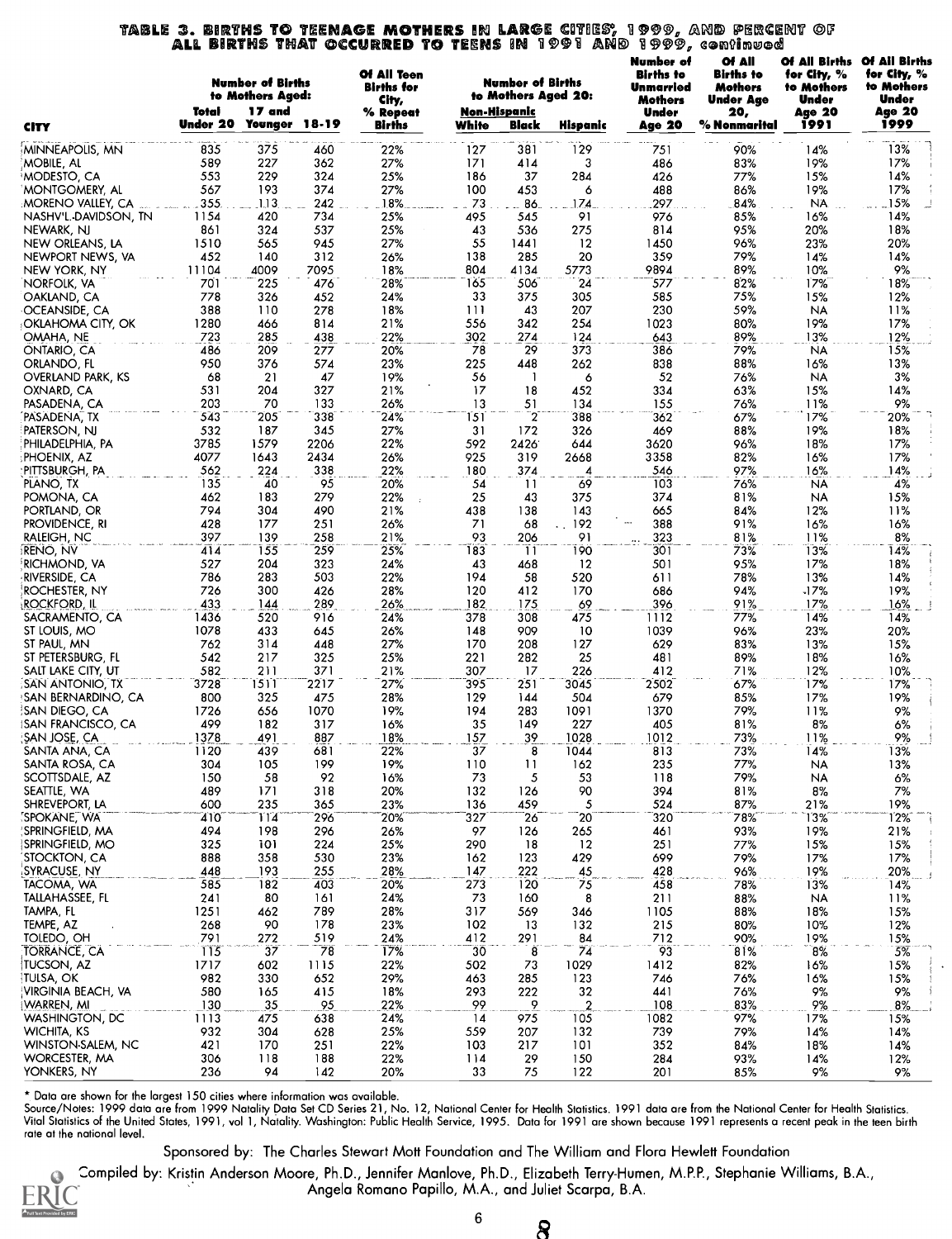# table 3. Births to teenage mothers in large cities, 1999, and<br>Percent of all births that occurred to teens in 1991 and 1999

|                                           | Total        | <b>Number of Births</b><br>to Mothers Aged:<br><b>17</b> and |                   | Of All Teen<br><b>Births</b> for<br>City,<br>% Repeat | Non-Hispanic           | <b>Number of Births</b><br>to Mothers Aged 20: |                         | <b>Number of</b><br><b>Births</b> to<br>Unmarried<br><b>Mothers</b><br>Under | <b>Of All</b><br><b>Births</b> to<br><b>Mothers</b><br><b>Under Age</b><br>20, | Of All Births<br>for City, %<br>to Mothers<br>Under<br>Age 20 | <b>Of All Births</b><br>for City, %<br>to Mothers<br>Under<br>Age 20 |
|-------------------------------------------|--------------|--------------------------------------------------------------|-------------------|-------------------------------------------------------|------------------------|------------------------------------------------|-------------------------|------------------------------------------------------------------------------|--------------------------------------------------------------------------------|---------------------------------------------------------------|----------------------------------------------------------------------|
| <b>CITY</b>                               | Under 20     | <b>Younger</b>                                               | 18-19             | <b>Births</b>                                         | White                  | Black                                          | Hispanic                | Age 20                                                                       | % Nonmarital                                                                   | 1991                                                          | 1999                                                                 |
| AKRON, OH<br>ALBUQUERQUE, NM              | 548<br>1239  | $-185$<br>474                                                | 363<br>765        | 24%<br>18%                                            | 265<br>239             | 269<br>37                                      | 7<br>885                | 501<br>1036                                                                  | 91%<br>84%                                                                     | 18%<br>14%                                                    | 15%<br>16%                                                           |
| AMARILLO, TX                              | 586          | 213                                                          | 373               | 22%                                                   | 296                    | 46                                             | 234                     | 370                                                                          | 63%                                                                            | 19%                                                           | 19%                                                                  |
| ANAHEIM, CA<br>ANCHORAGE, AK              | 717<br>461   | 235<br>168                                                   | 482<br>293        | 21%<br>16%                                            | 96<br>235              | 16<br>54                                       | 586<br>42               | 511<br>355                                                                   | 71%<br>77%                                                                     | 12%<br>10%                                                    | 11%<br>11%                                                           |
| ARLINGTON, TX                             | 672          | 230                                                          | 442               | 20%                                                   | 268                    | 137                                            | 249                     | 503                                                                          | 75%                                                                            | 10%                                                           | 11%                                                                  |
| ARLINGTON, VA                             | 140          | 50                                                           | 90                | 15%                                                   | 20                     | 33                                             | 81                      | 109                                                                          | 78%                                                                            | 7%                                                            | 5%                                                                   |
| ATLANTA, GA<br>AURORA, CO                 | 1572<br>594  | 611<br>203                                                   | 961<br>391        | 32%<br>19%                                            | 57<br>204              | 1283<br>114                                    | 206<br>250              | 1407<br>378                                                                  | 90%<br>64%                                                                     | 21%<br>11%                                                    | 18%<br>12%                                                           |
| AUSTIN, TX                                | 1590         | 625                                                          | 965               | 27%                                                   | 227                    | 244                                            | 1111                    | 1091                                                                         | 69%                                                                            | 15%                                                           | 13%                                                                  |
| BAKERSFIELD, CA                           | 586          | 195                                                          | 391               | 23%                                                   | 348                    | 144                                            | 652                     | 991<br>2231                                                                  | 82%<br>97%                                                                     | 17%<br>21%                                                    | 17%<br>22%                                                           |
| BALTIMORE, MD<br>BATON ROUGE, LA          | 2307<br>841  | 990<br>321                                                   | 1317<br>520       | 25%<br>28%                                            | 296<br>121             | 1957<br>705                                    | 24<br>6                 | 777                                                                          | 92%                                                                            | 15%                                                           | 17%                                                                  |
| <b>BIRMINGHAM, AL</b>                     | 852          | 317                                                          | 535               | 24%                                                   | 102                    | 730                                            | 18                      | 761                                                                          | 89%                                                                            | 21%                                                           | 19%                                                                  |
| boise city, id.<br><b>BOSTON, MA</b>      | 328<br>776   | 103<br>284                                                   | 225<br>492        | 17%<br>14%                                            | 265<br>112             | $\mathbf{2}$<br>378                            | 51<br>263               | 221<br>741                                                                   | 67%<br>95%                                                                     | 11%<br>11%                                                    | 10%<br>10%                                                           |
| <b>BRIDGEPORT, CT</b>                     | 414          | 163                                                          | 251               | 21%                                                   | 40                     | 140                                            | 220                     | 373                                                                          | 90%                                                                            | 18%                                                           | 18%                                                                  |
| <b>BUFFALO, NY</b>                        | 798          | 328                                                          | 470               | 21%                                                   | 138                    | 463                                            | 103                     | 753                                                                          | 94%                                                                            | 17%                                                           | 17%                                                                  |
| CHARLOTTE, NC<br>CHATTANOOGA, TN          | 1015<br>416  | 421<br>131                                                   | 594<br>285        | 23%<br>31%                                            | 220<br>157             | 579<br>243                                     | 169<br>$\overline{.}15$ | 887<br>355                                                                   | 87%<br>85%                                                                     | 14%<br>23%                                                    | 10%<br>18%                                                           |
| CHESAPEAKE, VA                            | 350          | 115                                                          | 235               | 17%                                                   | 157                    | 190                                            | $\bar{3}$               | 298                                                                          | 85%                                                                            | 13%                                                           | 12%                                                                  |
| CHICAGO, IL                               | 8632         | 3417                                                         | 5215              | 28%                                                   | 466                    | 5137                                           | 2946                    | 7752                                                                         | 90%                                                                            | 19%                                                           | 17%                                                                  |
| CHULA VISTA, CA<br>CINCINNATI, OH         | 368<br>1074  | 103<br>396                                                   | 265<br>678        | 13%<br>28%                                            | 56<br>314              | 21<br>751                                      | 272<br>$\overline{2}$   | 270<br>1027                                                                  | 73%<br>96%                                                                     | <b>NA</b><br>21%                                              | 11%<br>18%                                                           |
| CLEVELAND, OH                             | 1677         | .652                                                         | 1025              | 29%                                                   | 434                    | 1001                                           | 142                     | 1583                                                                         | 94%                                                                            | 20%                                                           | 20%                                                                  |
| COLORADO SPRINGS, CO                      | 821          | 253                                                          | 568               | 18%                                                   | 448                    | 120                                            | 221                     | 582<br>458                                                                   | 71%<br>85%                                                                     | 12%<br>21%                                                    | 12%<br>20%                                                           |
| COLUMBUS, GA<br>COLUMBUS, OH              | 541<br>1503  | 192<br>505                                                   | 349<br>998        | 30%<br>26%                                            | 164<br>742             | 355<br>668                                     | 20<br>51                | 1335                                                                         | 89%                                                                            | 16%                                                           | 14%                                                                  |
| CORPUS CHRISTI, TX                        | 892          | 362                                                          | 530               | 27%                                                   | 141                    | 36                                             | 709                     | 689                                                                          | 77%                                                                            | 18%                                                           | 19%                                                                  |
| DALLAS, TX<br>DAYTON, OH                  | 4047<br>575  | 1591<br>204                                                  | 2456<br>371       | 27%<br>22%                                            | 361<br>250             | 1342<br>315                                    | 2256<br>8               | 3152<br>523                                                                  | 78%<br>91%                                                                     | 18%<br>22%                                                    | 17%<br>19%                                                           |
| DENVER, CO                                | 1600         | 651                                                          | 949               | 23%                                                   | 282                    | 212                                            | 1071                    | 1159                                                                         | 72%                                                                            | 16%                                                           | 16%                                                                  |
| DES MOINES, IA                            | 481          | 178                                                          | 303               | 23%                                                   | 295                    | 76                                             | 67                      | 401                                                                          | 83%                                                                            | 14%                                                           | 14%                                                                  |
| <b>DETROIT, MI</b><br>DURHAM, NC          | 2857<br>352  | 1119<br>118                                                  | 1738<br>234       | 26%<br>20%                                            | 151<br>48              | 2445<br>225.                                   | 167<br><b>ZZ</b>        | 2619<br>288                                                                  | 92%<br>82%                                                                     | 24%<br>14%                                                    | 18%<br>11%                                                           |
| EL PASO, TX                               | 2134         | 797                                                          | 1337              | 30%                                                   | 161                    | 56                                             | 1912                    | 1402                                                                         | 66%                                                                            | 16%                                                           | 17%                                                                  |
| FLINT, MI                                 | 649          | 240                                                          | 409               | 32%                                                   | 222                    | 417                                            | 6                       | 575                                                                          | 89%                                                                            | 22%                                                           | 20%                                                                  |
| FORT LAUDERDALE, FL<br>FORT WAYNE, IN     | 512<br>562   | 207<br>206                                                   | 305<br>356        | 28%<br>24%                                            | 63<br>319              | 397<br>184                                     | 50<br>54                | 465<br>492                                                                   | 91%<br>88%                                                                     | 15%<br>16%                                                    | 15%<br>15%                                                           |
| FORT WORTH, TX                            | 1773         | 729                                                          | 1044              | 27%                                                   | 395                    | 497                                            | 856                     | 1362                                                                         | 77%                                                                            | 17%                                                           | 17%                                                                  |
| <b>FREMONT, CA</b>                        | 124          | 44<br>699                                                    | 80<br>977         | 13%<br>26%                                            | 44                     | 8<br>141                                       | 61<br>1070              | 92<br>1299                                                                   | 74%<br>78%                                                                     | 6%<br>17%                                                     | 4%<br>18%                                                            |
| FRESNO, CA<br><b>GARDEN GROVE, CA</b>     | 1676<br>258  | 84                                                           | 174               | 23%                                                   | 239<br>37              | 4                                              | 191                     | 189                                                                          | 73%                                                                            | 11%                                                           | 9%                                                                   |
| 'GARLAND. TX                              | 467          | 164                                                          | 303               | 27%                                                   | 151                    | 84                                             | 221                     | 344                                                                          | 74%                                                                            | 12%                                                           | 14%                                                                  |
| GLENDALE, AZ<br>GLENDALE, CA              | 614<br>97    | 211<br>39                                                    | 403<br>58         | 22%<br>14%                                            | 260<br>$\overline{14}$ | 41<br>$\overline{\mathbf{2}}$                  | 291<br>75               | 503<br>70                                                                    | 82%<br>72%                                                                     | NA.<br>7%                                                     | 13%<br>4%                                                            |
| <b>GRAND RAPIDS, MI</b>                   | 607          | 240                                                          | 367               | 27%                                                   | 176                    | 234                                            | 139                     | 528                                                                          | 87%                                                                            | 16%                                                           | 15%                                                                  |
| GREENSBORO, NC                            | 376          | 125                                                          | 251               | 20%                                                   | 112                    | 218                                            | 31                      | 325                                                                          | 86%                                                                            | 14%                                                           | 12%                                                                  |
| HAMPTON, VA<br>HAYWARD, CA                | 297<br>260   | 112<br>101                                                   | 185<br>159        | 18%<br>18%                                            | 95<br>37               | 189<br>36                                      | 10<br>166               | 245<br>191                                                                   | 82%<br>73%                                                                     | 13%<br><b>NA</b>                                              | 15%<br>9%                                                            |
| HIALEAH, FL                               | 262          | 107                                                          | 155               | 13%                                                   | 98                     | $\overline{11}$                                | $\overline{152}$        | 168                                                                          | 64%                                                                            | 10%                                                           | 10%                                                                  |
| <b>HOLLYWOOD, FL</b>                      | 231          | 77                                                           | 154               | 21%                                                   | 85                     | 81                                             | 58                      | 193                                                                          | 84%                                                                            | 13%                                                           | 11%                                                                  |
| <b>HONOLULU, HI</b><br><b>HOUSTON, TX</b> | 326<br>6336  | 91<br>2497                                                   | 235<br>3839       | 16%<br>25%                                            | 32<br>603              | 15<br>1810                                     | 55<br>3841              | 261<br>4470                                                                  | 80%<br>71%                                                                     | 7%<br>16%                                                     | 7%<br>15%                                                            |
| HUNTINGTON BEACH, CA                      | 134          | 47                                                           | .87               | 20%                                                   | 46                     | 0                                              | 82                      | .97                                                                          | 72%                                                                            | 6%                                                            | 5%                                                                   |
| HUNTSVILLE, AL                            | 310          | 108                                                          | 202<br>1339       | 31%<br>22%                                            | 102<br>1058            | 192<br>901                                     | $\overline{11}$<br>110  | 264<br>1868                                                                  | 85%<br>90%                                                                     | 15%<br>16%                                                    | 15%<br>15%                                                           |
| INDIANAPOLIS, IN<br><b>IRVINE, CA</b>     | 2081<br>34   | 742<br>6                                                     | 28                | 12%                                                   | 21                     | -1                                             | $\mathbf{H}$            | 27                                                                           | 79%                                                                            | <b>NA</b>                                                     | 2%                                                                   |
| <b>IRVING, TX</b>                         | 429          | 139                                                          | 290               | 26%                                                   | 111                    | 39                                             | 260                     | 328                                                                          | 76%                                                                            | 12%                                                           | 12%                                                                  |
| JACKSON, MS<br>JACKSONVILLE, FL           | 680<br>1621  | 278<br>599                                                   | 402<br>1022       | 30%<br>23%                                            | 49<br>648              | 629<br>878                                     | 65                      | 657<br>1391                                                                  | 97%<br>86%                                                                     | 19%<br>16%                                                    | 22%<br>14%                                                           |
| JERSEY CITY, NJ                           | 493          | 188                                                          | 305               | 19%                                                   | 37                     | 243                                            | 190                     | 443                                                                          | 90%                                                                            | 15%                                                           | 13%                                                                  |
| KANSAS CITY, KS                           | 570          | 194                                                          | 376               | 28%                                                   | 204                    | 253                                            | 100                     | 490                                                                          | 86%                                                                            | 21%                                                           | 22%                                                                  |
| KANSAS CITY, MO<br>KNOXVILLE, TN          | 1117<br>433  | 413<br>147                                                   | 704<br>286        | 27%<br>25%                                            | 360<br>301             | 610<br>125                                     | 127<br>Δ                | 1008<br>331                                                                  | 90%<br>76%                                                                     | 17%<br>17%                                                    | 15%<br>15%                                                           |
| LAKEWOOD, CO                              | 196          | 65                                                           | 131               | 25%                                                   | 122                    | 6                                              | 58                      | 134                                                                          | 68%                                                                            | 8%                                                            | 11%                                                                  |
| LAREDO, TX                                | 878          | 378                                                          | 500               | 24%                                                   | 7                      | $\mathbf 0$                                    | 871                     | 384                                                                          | 44%                                                                            | <b>NA</b>                                                     | 17%                                                                  |
| LAS VEGAS, NV<br>LEXINGTON-FAYETTE, KY    | 1449<br>372  | 534<br>130                                                   | 915<br>242        | 23%<br>21%                                            | 552<br>230             | 226<br>118                                     | 565<br>23               | 1109<br>301                                                                  | 77%<br>81%                                                                     | 14%<br>14%                                                    | 11%<br>11%                                                           |
| LINCOLN, NE                               | 332          | 114                                                          | 218               | 16%                                                   | 250                    | 30                                             | 29                      | 273                                                                          | 82%                                                                            | 9%                                                            | 10%                                                                  |
| LITTLE ROCK, AR                           | 455          | 156                                                          | $\bar{2}9\bar{9}$ | 22%                                                   | 95                     | 337                                            | 20                      | 41 I                                                                         | 90%<br>81%                                                                     | 19%<br>13%                                                    | 15%                                                                  |
| <b>IONG BEACH, CA</b><br>LOS ANGELES, CA  | 1054<br>7747 | 379<br>3010                                                  | 675<br>4737       | 24%<br>23%                                            | 95<br>295              | 186<br>1026                                    | 649<br>6280             | 858<br>5978                                                                  | 77%                                                                            | 13%                                                           | 12%<br>12%                                                           |
| LOUISVILLE, KY                            | 1107         | 379                                                          | 728               | 24%                                                   | 567                    | 502                                            | 28                      | 991                                                                          | 90%                                                                            | 20%                                                           | 16%                                                                  |
| LUBBOCK, TX                               | 709          | 274                                                          | 435               | 29%                                                   | 180                    | 97                                             | 424                     | 489                                                                          | 69%<br>87%                                                                     | 19%<br>7%                                                     | 22%<br>9%                                                            |
| <b>MADISON, WI</b><br>MEMPHIS, TN         | 235<br>2255  | 69<br>904                                                    | 166<br>1351       | 21%<br>32%                                            | 105<br>286             | 71<br>1894                                     | 40<br>57                | 204<br>2097                                                                  | 93%                                                                            | 21%                                                           | 20%                                                                  |
| Are A<br>$\ddot{\text{o}}$                | 953          | 314                                                          | 639               | 22%                                                   | 452                    | 40                                             | 422                     | 729                                                                          | 76%                                                                            | 12%                                                           | 13%                                                                  |
| WI                                        | 1937<br>2290 | 788<br>963                                                   | 1149<br>1327      | 23%<br>29%                                            | 146<br>334             | 1142<br>1473                                   | 643<br>372              | 1705<br>2108                                                                 | 88%<br>92%                                                                     | 15%<br>21%                                                    | 15%<br>20%                                                           |
|                                           |              |                                                              |                   |                                                       | $\mathbf{r}$           |                                                |                         |                                                                              |                                                                                |                                                               | continued on page 6                                                  |

 $\overline{7}$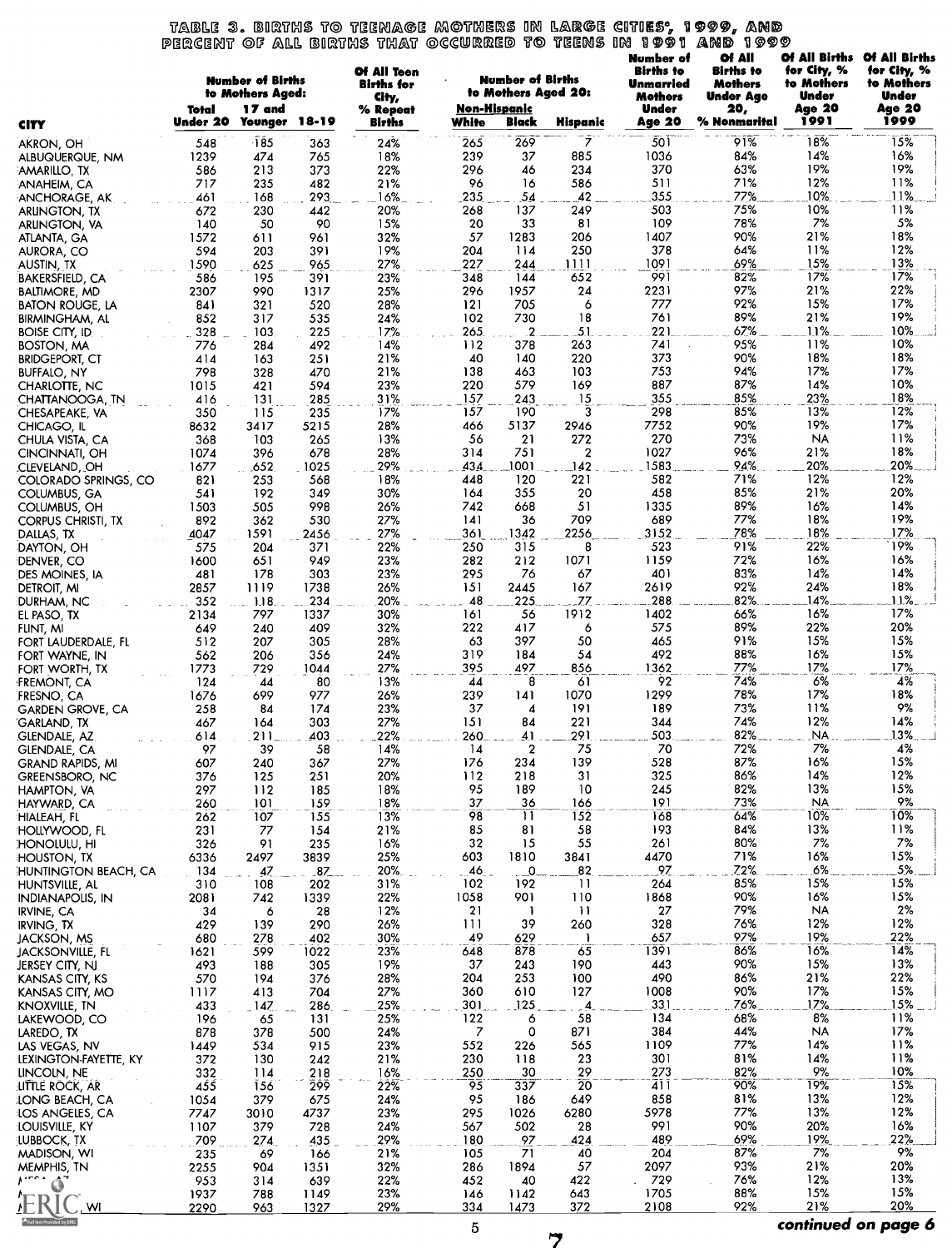#### MOIR 2: 15-17 and 18-19 in 1999, Birth Rates for Females 15-19 in 1970, 1930, 1985, 1990 18-19 In 1999, and <mark>state t</mark>een pregnancy prevention pol FOR 9, SY STAYS 5, 99DO-99D9, policies and pro , and females<br>and programs

Coordinated

|                       |     | Birth Rates (Births per 1,000)<br>to Females Aged 15-19 |                |          |    |                |    |    |    |                |      |      |                 |                   | Birth Rates<br>1999 | Pregnancy<br>Prevention<br>Policy in | <b>Sex Education Offered</b><br>in Public Schools: |                                     |     |  |
|-----------------------|-----|---------------------------------------------------------|----------------|----------|----|----------------|----|----|----|----------------|------|------|-----------------|-------------------|---------------------|--------------------------------------|----------------------------------------------------|-------------------------------------|-----|--|
| <b>STATE</b>          |     |                                                         | 1970 1980 1985 | 1990     |    | 1991 1992 1993 |    |    |    | 1994 1995 1996 | 1997 | 1998 | 1999            | Ages<br>$15 - 17$ | Ages<br>18-19       | Public<br>Schools                    |                                                    | <b>HIV Contraception Abstinence</b> |     |  |
| ALABAMA               | 89  | 68                                                      | 64             | 71       | 74 | 73             | 71 | 72 | 70 | 69             | 67   | 66   | 63              | 38                | 96                  | No                                   | Yes                                                | No                                  | Yes |  |
| <b>ALASKA</b>         | 87  | 64                                                      | 56             | 65       | 65 | 64             | 57 | 55 | 50 | 46             | 45   | 42   | 42              | 25                | 68                  | No                                   | No                                                 | No                                  | No  |  |
| <b>ARIZONA</b>        | 77  | 66                                                      | 67             | 76       | 81 | 82             | 80 | 79 | 75 | 74             | 70   | 71   | 70              | 42                | 111                 | No                                   | Yes                                                | No                                  | No  |  |
| <b>ARKANSAS</b>       | 91  | 75                                                      | 73             | 80       | 80 | 76             | 74 | 76 | 74 | 75             | 73   | 71   | 68              | 38                | 112                 | NA                                   | NA                                                 | <b>NA</b>                           | No  |  |
| <b>CALIFORNIA</b>     | 65  | 53                                                      | 53             | 71       | 75 | 74             | 73 | 71 | 68 | 63             | 57   | 54   | 51              | 31                | 79                  | Yes                                  | Yes                                                | Yes                                 | Yes |  |
| <b>COLORADO</b>       | 64  | 50                                                      | 48             | 55       | 58 | 58             | 55 | 54 | 51 | 50             | 48   | 49   | 48              | 29                | 78                  | No                                   | No                                                 | No                                  | No  |  |
| CONNECTICUT           | 43  | 31                                                      | 31             | 39       | 40 | 39             | 39 | 40 | 39 | 37             | 36   | 36   | 33              | 19                | 58                  | Yes                                  | Yes                                                | Yes                                 | No  |  |
| DELAWARE              | 72  | 51                                                      | 51             | 55       | 61 | 60             | 60 | 60 | 57 | 57             | 56   | 54   | 54              | 34                | 82                  | Yes                                  | Yes                                                | Yes                                 | Yes |  |
| <b>FLORIDA</b>        | 85  | 59                                                      | 58             | 69       | 69 | 66             | 65 | 64 | 62 | 59             | 58   | 56   | 54              | 31                | 89                  | Yes                                  | Yes                                                | NA                                  | Yes |  |
| <b>GEORGIA</b>        | 98  | 72                                                      | 68             | 76       | 76 | 75             | 73 | 72 | 71 | 68             | 67   | 65   | 65              | 38                | 104                 | Yes                                  | Yes                                                | Yes                                 | Yes |  |
| <b>HAWAII</b>         | 60  | 51                                                      | 48             | 61       | 59 | 54             | 53 | 54 | 48 | 48             | 44   | 46   | 44              | 26                | 67                  |                                      |                                                    |                                     |     |  |
| <b>IDAHO</b>          | 65  | 60                                                      | 47             | 51       | 54 | 52             | 51 | 47 | 49 | 47             | 43   | 45   | 44              | 25                | 69                  | Yes<br>No                            | Yes                                                | Yes                                 | No  |  |
| <b>ILLINOIS</b>       | 66  | 56                                                      | -51            | 63       | 65 | 64             | 63 | 63 | 60 | 57             |      |      | 51              | 30                |                     |                                      | No                                                 | No                                  | No  |  |
|                       | 73  |                                                         | 52             |          |    |                | 59 |    |    |                | 55   | 53   |                 |                   | 84                  | Yes                                  | Yes                                                | Yes                                 | Yes |  |
| <b>INDIANA</b>        |     | 58                                                      |                | 59       | 61 | 59             |    | 58 | 58 | 56             | 54   | 53   | 52              | 28                | 87                  | No                                   | Yes                                                | No                                  | Yes |  |
| <b>IOWA</b>           | 52  | 43                                                      | 35             | 41       | 43 | 41             | 41 | 40 | 39 | 38             | 36   | 35   | 36              | 18                | 61                  | Yes                                  | Yes                                                | Yes                                 | No  |  |
| KANSAS                | 61  | 57                                                      | 52             | 56       | 55 | 56             | 36 | 54 | 52 | 50             | 49   | 47   | 47              | 24                | 82                  | No                                   | Yes                                                | No                                  | No  |  |
| <b>KENTUCKY</b>       | 86  | 72                                                      | 63             | 68       | 69 | 65             | 64 | 65 | 63 | 62             | 60   | 57   | 56              | 30                | 93                  | Yes                                  | Yes                                                | No                                  | Yes |  |
| <b>LOUISIANA</b>      | 85  | 76                                                      | 72             | 74       | 76 | 77             | 76 | 75 | 70 | 67             | 66   | 65   | 63              | 38                | 97                  | No                                   | Yes                                                | No                                  | Yes |  |
| <b>MAINE</b>          | 65  | 47                                                      | 42             | 43       | 44 | 40             | 37 | 36 | 34 | 31             | 32   | 30   | 30              | 14                | 55                  | Yes                                  | Yes                                                | Yes                                 | No  |  |
| <b>MARYLAND</b>       | 68  | 43                                                      | 46             | 53       | 54 | 51             | 50 | 50 | 48 | 46             | 44   | 43   | 43              | 25                | 70                  | Yes                                  | Yes                                                | Yes                                 | Yes |  |
| MASSACHUSETTS         | 38  | 28                                                      | 29             | 35       | 38 | 38             | 38 | 37 | 34 | 32             | 32   | 31   | 29              | 16                | 47                  | No                                   | No                                                 | Yes                                 | Yes |  |
| <b>MICHIGAN</b>       | 66  | 45                                                      | 43             | 59       | 59 | 57             | 53 | 52 | 49 | 47             | 44   | 43   | 41              | 22                | 68                  | Yes                                  | Yes                                                | Yes                                 | Yes |  |
| <b>MINNESOTA</b>      | 42  | 35                                                      | 31             | 36       | 37 | 36             | 35 | 34 | 32 | 32             | 32   | 31   | 30              | 16                | 51                  | No                                   | Yes                                                | No                                  | No  |  |
| MISSISSIPPI           | 102 | 84                                                      | 76             | 81       | 86 | 84             | 83 | 83 | 81 | 76             | 74   | 73   | 73              | 45                | 111                 | Yes                                  | Yes                                                | No                                  | Yes |  |
| <b>MISSOURI</b>       | 71  | 58                                                      | 54             | 63       | 65 | 63             | 60 | 59 | 56 | 54             | 52   | 51   | 50              | 27                | 83                  | Yes                                  | Yes                                                | Yes                                 | Yes |  |
| <b>MONTANA</b>        | 58  | 49                                                      | 44             | 48       | 47 | 46             | 46 | 41 | 42 | 39             | 38   | 37   | 35              | 19                | 60                  | No                                   | Yes                                                | No                                  | No  |  |
| NEBRASKA              | 52  | 45                                                      | 40             | 42       | 42 | 41             | 41 | 43 | 38 | 39             | 37   | 37   | 37              | 20                | 61                  | No                                   | No                                                 | No                                  | No  |  |
| NEVADA                | 90  | 59                                                      | 55             | 73       | 75 | 71             | 73 | 74 | 73 | 70             | 68   | 66   | 64              | 37                | 107                 | Yes                                  | Yes                                                | Yes                                 | No  |  |
| NEW HAMPSHIRE         | 55  | 34                                                      | 32             | 33       | 33 | 31             | 31 | 30 | 31 | 29             | 29   | 27   | 24              | 11                | 46                  | No                                   | Yes                                                | No                                  | No  |  |
| NEW JERSEY            | 48  | 35                                                      | 34             | 41       | 42 | 39             | 38 | 39 | 38 | 35             | 35   | 35   | 33              | 18                | 56                  | Yes                                  | Yes                                                | Yes                                 | No  |  |
| <b>NEW MEXICO</b>     | 77  | 72                                                      | 73             | 78       | 80 | 80             | 81 | 77 | 74 | 71             | 68   | 69   | 67              | 43                | 105                 | No                                   | Yes                                                | No                                  | Yes |  |
| NEW YORK              | 49  | 35                                                      | 36             | 44       | 46 | 45             | 46 | 46 | 44 | 42             | 39   | 39   | 37              | 21                | 60                  | Yes                                  | Yes                                                | No                                  | No  |  |
| <b>NORTH CAROLINA</b> | 86  | 58                                                      | 57             | 68       | 71 | 70             | 67 | 66 | 64 | 64             | 61   | 61   | 60              | 35                | 96                  | Yes                                  | Yes                                                | Yes                                 | Yes |  |
| NORTH DAKOTA          | 43  | 42                                                      | 36             | 35       | 36 | 37             | 37 | 35 | 34 | 32             | 30   | 30   | 28              | 13                | 50                  | Yes                                  | Yes                                                | NA                                  | Yes |  |
| OHIO                  | 63  | 53                                                      | 50             | 58       | 61 | 58             | 57 | 55 | 53 | 50             | 50   | 48   | 46              | 25                | 77                  | Yes                                  | Yes                                                | Yes                                 | No  |  |
| <b>OKLAHOMA</b>       | 81  | 75                                                      | 69             | 67       | 72 | 70             | 69 | 66 | 64 | 63             | 64   | 62   | 61              | 33                | 102                 | Yes                                  | Yes                                                | NA                                  |     |  |
| OREGON                | 56  | 51                                                      | 43             | 55       | 55 | 53             | 51 | 51 | 51 | 51             | 47   | 47   | 47              | 25                | 78                  |                                      |                                                    |                                     | Yes |  |
| PENNSYLVANIA          | 52  | 41                                                      | 40             | 45       | 47 | 45             | 44 |    | 42 | 39             | 37   | 37   |                 |                   |                     | Yes                                  | Yes                                                | Yes                                 | Yes |  |
|                       | 45  |                                                         |                |          |    |                |    | 44 |    |                |      |      | 36              | 21                | 60                  | No                                   | Yes                                                | No                                  | No  |  |
| RHODE ISLAND          |     | 33                                                      | 36             | 44<br>71 | 45 | 48<br>70       | 50 | 48 | 43 | 43             | 43   | 41   | 38              | 22                | 63                  | No                                   | Yes                                                | No                                  | No  |  |
| SOUTH CAROLINA        | 89  | 65                                                      | 63             |          | 73 |                | 66 | 67 | 65 | 63             | 61   | 60   | 61              | 38                | 92                  | Yes                                  | Yes                                                | Yes                                 | Yes |  |
| <b>SOUTH DAKOTA</b>   | 50  | 53                                                      | 46             | 47       | 48 | 48             | 44 | 43 | 41 | 40             | 40   | 39   | 38              | $\overline{19}$   | 63                  | No                                   | No                                                 | No                                  | No  |  |
| <b>TENNESSEE</b>      | 87  | 64                                                      | 61             | 72       | 75 | 71             | 70 | 71 | 68 | 66             | 65   | 64   | 63              | 35                | 103                 | Yes                                  | Yes                                                | Yes                                 | Yes |  |
| <b>TEXAS</b>          | 84  | 74                                                      | 72             | 75       | 79 | 79             | 78 | 78 | 76 | 74             | 72   | 71   | 70              | 44                | 108                 | No                                   | No                                                 | No                                  | Yes |  |
| <b>UTAH</b>           | 54  | 65                                                      | 50             | 49       | 48 | 46             | 45 | 43 | 42 | 43             | 43   | 41   | 40              | 23                | 63                  | Yes                                  | Yes                                                | Yes                                 | Yes |  |
| <b>VERMONT</b>        | 53  | 40                                                      | 36             | 34       | 39 | 36             | 35 | 33 | 29 | 30             | 27   | 24   | 26              | 12                | 46                  | Yes                                  | Yes                                                | Yes                                 | No  |  |
| <b>VIRGINIA</b>       | 72  | 48                                                      | 46             | 53       | 54 | 52             | 50 | 51 | 49 | 46             | 44   | 44   | $\overline{43}$ | 23                | 70                  | Yes                                  | Yes                                                | Yes                                 | Yes |  |
| <b>WASHINGTON</b>     | 58  | 47                                                      | 45             | 53       | 54 | 51             | 50 | 48 | 48 | 45             | 43   | 42   | 40              | 22                | 68                  | No                                   | Yes                                                | No                                  | Yes |  |
| <b>WEST VIRGINIA</b>  | 72  | 68                                                      | 54             | 57       | 58 | 56             | 56 | 54 | 53 | 50             | 49   | 49   | 48              | 24                | 81                  | No                                   | Yes                                                | No                                  | No  |  |
| <b>WISCONSIN</b>      | 44  | 40                                                      | 39             | 43       | 44 | 42             | 41 | 39 | 38 | 37             | 36   | 35   | 36              | 20                | 59                  | Yes                                  | Yes                                                | Yes                                 | Yes |  |
| <b>WYOMING</b>        | 69  | 79                                                      | 59             | 56       | 54 | 50             | 50 | 48 | 47 | 44             | 43   | 48   | 40              | 22                | 68                  | No                                   | Yes                                                | No                                  | NA  |  |
| U.S. TOTAL            | 66  | 53                                                      | 51             | 60       | 62 | 61             | 60 | 59 | 57 | 54             | 52   | 51   |                 | 29                | 80                  |                                      |                                                    |                                     |     |  |
|                       |     |                                                         |                |          |    |                |    |    |    |                |      |      | 50              |                   |                     | 28                                   | 42                                                 | 23                                  | 26  |  |

Sources/Notes: The 1985 birth rates were calculated by Child Trends. Denominators use the latest revised data from the U.S. Bureau of the Census, Population Estimates Branch. These revisions affect birth rates in some stat for 1998: Ventura, S.J., Martin, J.A., Curtin, S.C., Mathews, T.J. and Park, M.M. (2000). Births: Final Data for 1998. National Vital Statistics Reports, 48(3). Birth rates for 1999: Ventura,<br>S.J., Martin, J.A., Curtin, S.



4

6